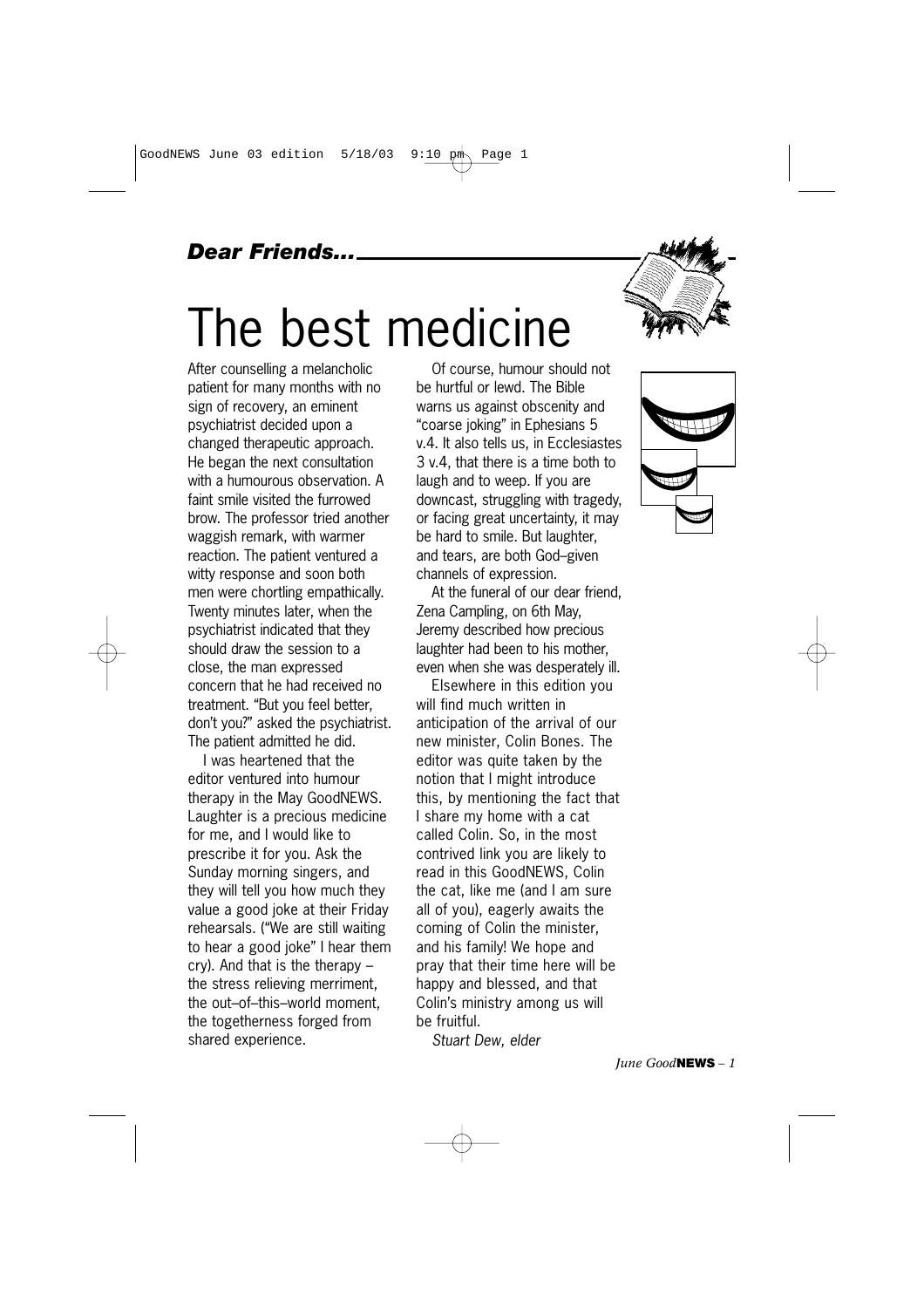# *Good***NEWS**

*This magazine is produced by: Lindfield United Reformed Church, 50 High Street, Lindfield, West Sussex RH16 2HL. © Lindfield URC 2003*

**Editor:** David Tingley <david@visualeclipse.co.uk> Tel: 01444 451024 **Editorial Oversight:** Hilary Shepherd **Additional Photography:** Chris & Nicola Saunders **Cover Illustration:** Brian Tuppen

**Copydate** for the July/August 2003 edition is noon, Sunday 15th June 2003. All contributions should be given to the editor by this time via email, or paper copy can be placed in the "GoodNEWS" pigeon hole at the rear of the church. Please ensure that you include contact details in case of query.

# **Directory**



**Minister:** Rev Colin Bones [from July 2003]

**Secretary:** Mr Ron Goodenough "Downside" Stone Quarry Road, Chelwood Gate RH17 7LS Tel: 01825 740351; Fax: 01825 740157 Email: ron@rgoodenough.freeserve.co.uk

**Assistant Secretary:** Mrs Sue Waller Tel: 01444 455047 Email: susanwaller@lineone.net

**Treasurer:** Mr Barry Piper Tel: 01444 456823 Email: barrypiper@aol.com

**Accountant:** Mr Ken Walden Tel: 01444 458707 Email: prisken@btinternet.com

**Pastoral Assistant:** Rev Mike Gardiner Tel: 01444 482559 Email: mike.g@virgin.net

*A list of serving Elders can be found in Who's Who?*

*2 – June Good***NEWS**

# *Editorial*

**Even if you are only remotely interested in village life – we should have something that interests you this month!**

With Village Day in the air, our feature focuses on Lindfield Common. Alan Gomme has kindly put together a piece on the past events (p. 4), we have dug out the day the common was landed upon by an Airship (p. 6) and I remind myself of what playtimes were like at the old Lindfield Junior School (p. 7).

What's more we can exclusively introduce our new minister and his family to you. Meet Colin and the gang in their personal profiles on page 17. We will be hearing much more of them around, as they start to settle in to life here.

All the usuals are covered this month, with Nikki Taylor (our resident missionary) penning her penultimate column report (p. 21), Twenty Questions (p. 20) and the diary of what's on at page 14.

As a special treat we hear about a local hard of hearing organisation on page 24 and Chris Saunders shares his testimony of what opportunities he has for talking about his faith with colleagues in the Fire Service (p. 26).

As ever: read, enjoy, pray and contribute. Thanks. *David Tingley, editor*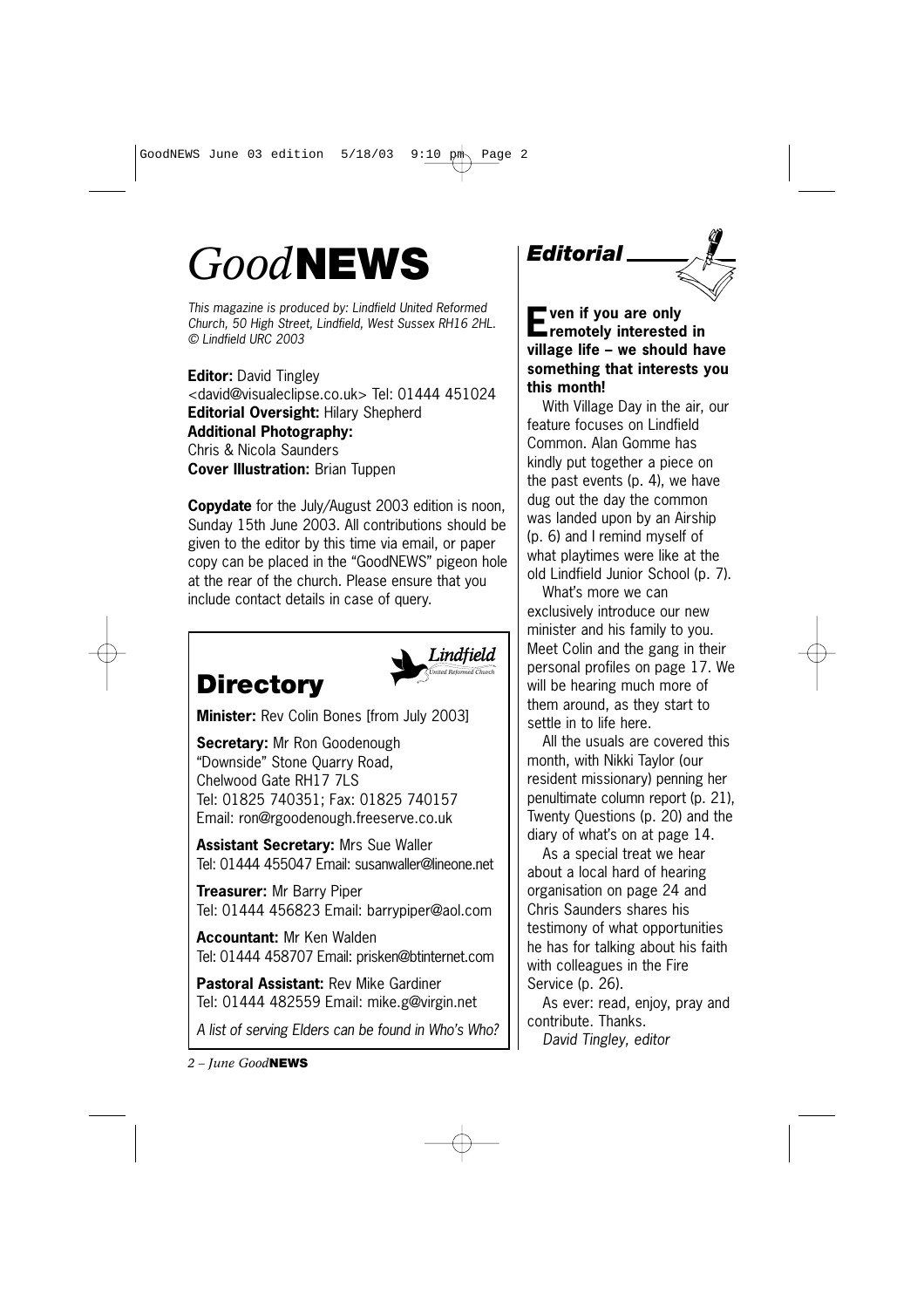| <b>Prayer Diary</b> |                                                                                                                                                                                                                                                                                                                                    |  |  |  |
|---------------------|------------------------------------------------------------------------------------------------------------------------------------------------------------------------------------------------------------------------------------------------------------------------------------------------------------------------------------|--|--|--|
|                     |                                                                                                                                                                                                                                                                                                                                    |  |  |  |
| この                  | . Pray for Colin, Catherine and family preparing to move<br>to Lindfield.<br>• Remember their last services at Canford Heath and the farewells.<br>• Pray that they will all soon feel welcome and at home here.                                                                                                                   |  |  |  |
| NON<br>Non          | • Uphold those who go into our local schools to take assemblies.<br>• Pray for all known to us who are taking exams locally and at University.<br>. Ask the Holy Spirit to open your heart to change and challenge.                                                                                                                |  |  |  |
| <b>HUE</b>          | • Thank God for all who are busy working in "Ryecroft".<br>• Pray for them, and that the work may be completed on time.<br>• Remember the traders in our village and the service they give.                                                                                                                                        |  |  |  |
| WED                 | Join in the URC<br>Week of Prayer<br>see page 22<br>• Pray for all persecuted Christians.<br>• Uphold the fellowship at the<br>Church of the Good Shepherd<br>(soon to close its doors for the last time).<br>• Pray for the new councillors recently elected.                                                                     |  |  |  |
| THUR <sup>1</sup>   | • Prayers for the URC:-<br>• The prayer and outreach initiatives in Sussex.<br>· District meeting on 27th (Induction of new President).<br>• United Reformed Churches at Balcombe, St Lukes, Alfriston,<br>Seaford & Upperton.                                                                                                     |  |  |  |
| FRI                 | • Remember the bereaved in your prayers.<br>. May God continue to work amongst and bless our children<br>and young people.<br>• Particularly ask for new regular helpers for Girls' Brigade.                                                                                                                                       |  |  |  |
| <b>万公</b>           | • Pray for the work of Tearfund (our mission support this month).<br>• Pray for the establishment of a stable government in Iraq.<br>• Thank God for the new library in Haywards Heath.<br>• Pray for all members/worshippers whose surnames begin with O, P & R.<br>(Use the photographs in the Concourse to put names to faces.) |  |  |  |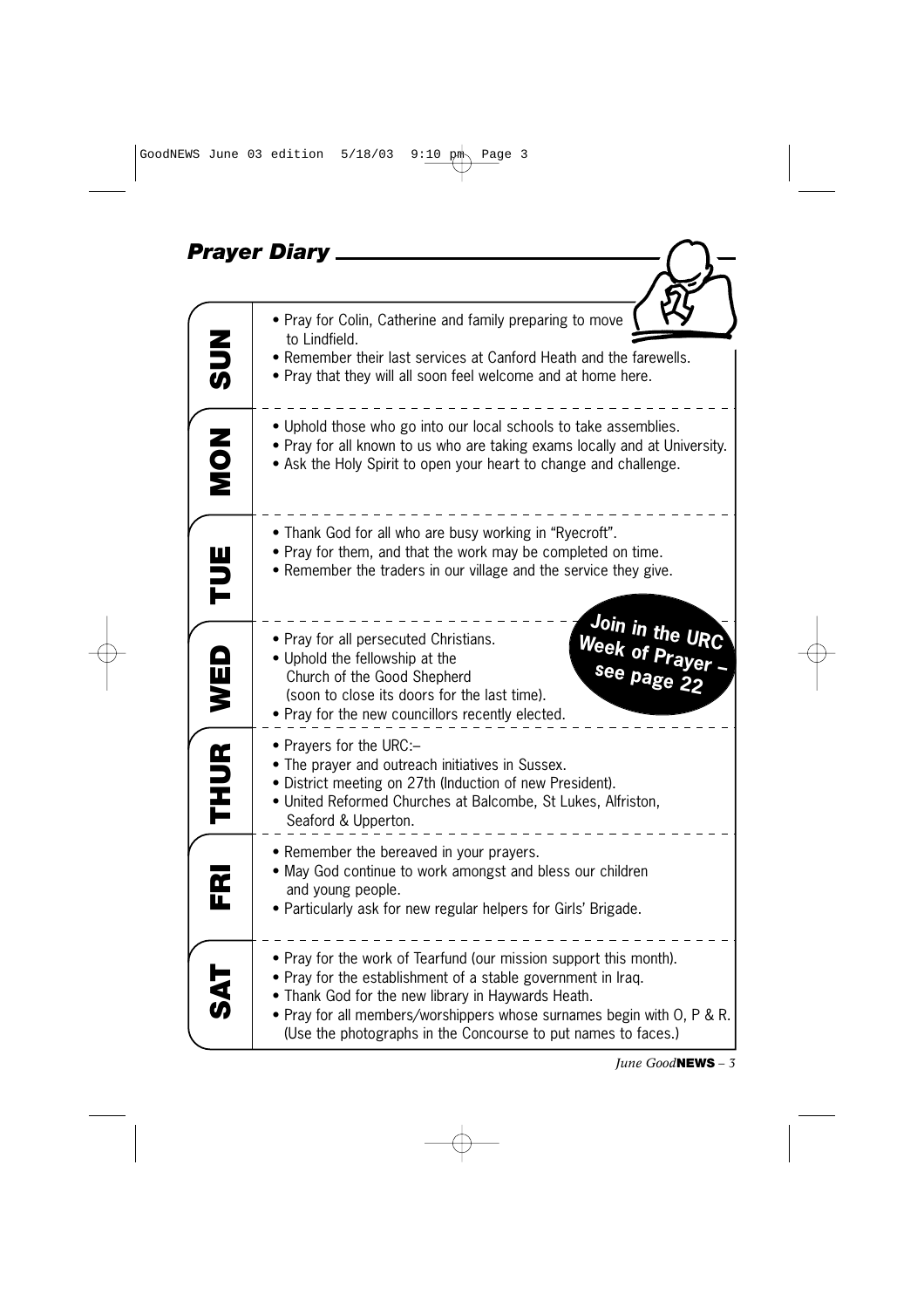#### *Feature – Lindfield common*

# The great outdoors

**Alan Gomme, church member and secretary of The Society for the Preservation of Lindfield, explores some history of Lindfield's common ground.**

**The Common, which technically includes the Pond, was originally much larger and has been reduced in size through the centuries but it has always been a centre for village activities.**

Like most ancient country fairs, the two granted to Lindfield by Royal Charter in 1344 were mainly for the sale of livestock. The one in April soon passed into history, but the August fair with its attendant fun fair was a regular and popular feature of village life. Until 1906 up to 20,000 head of sheep would be penned in along the High Street but subsequently traffic conditions forced this to be held on the Common. The annual St. James fair was always a great attraction and brought crowds of visitors from far around and even the arrival of the trailers behind the powerful steam traction engines was a sight to behold. Between the wars, when the fair was one of the really big events of Sussex, the Southdown Bus Company would run charabancs from far and wide bringing hundreds of

*4 – June Good***NEWS**

visitors. Mr Tommy Smith and his family would be on the Common with their three abreast gallopers of 36 alternating horses and ostriches dancing up and down to the music of the giant organ.

Tennis on Lindfield Common was played long before the founding of the Tennis Club in 1930. Before the First World War the courts were near to where the present Bowling Club car park is now situated. The spacious green of Lindfield Common makes this an ideal location for recreation and leisure with football matches played regularly, a Bowling Club founded in 1903 and a Cricket Club that can trace its history back to 1747. In recent years the Common is often used as a take–off for hot air balloons which, although spectacular, pale into insignificance with the event recorded on Saturday 22nd April 1922, when Captain P. Broke–Smith landed H.M. Airship Gamma on the Common in order that he could visit his father–in–law, Admiral Twiss at Lindfield House for breakfast.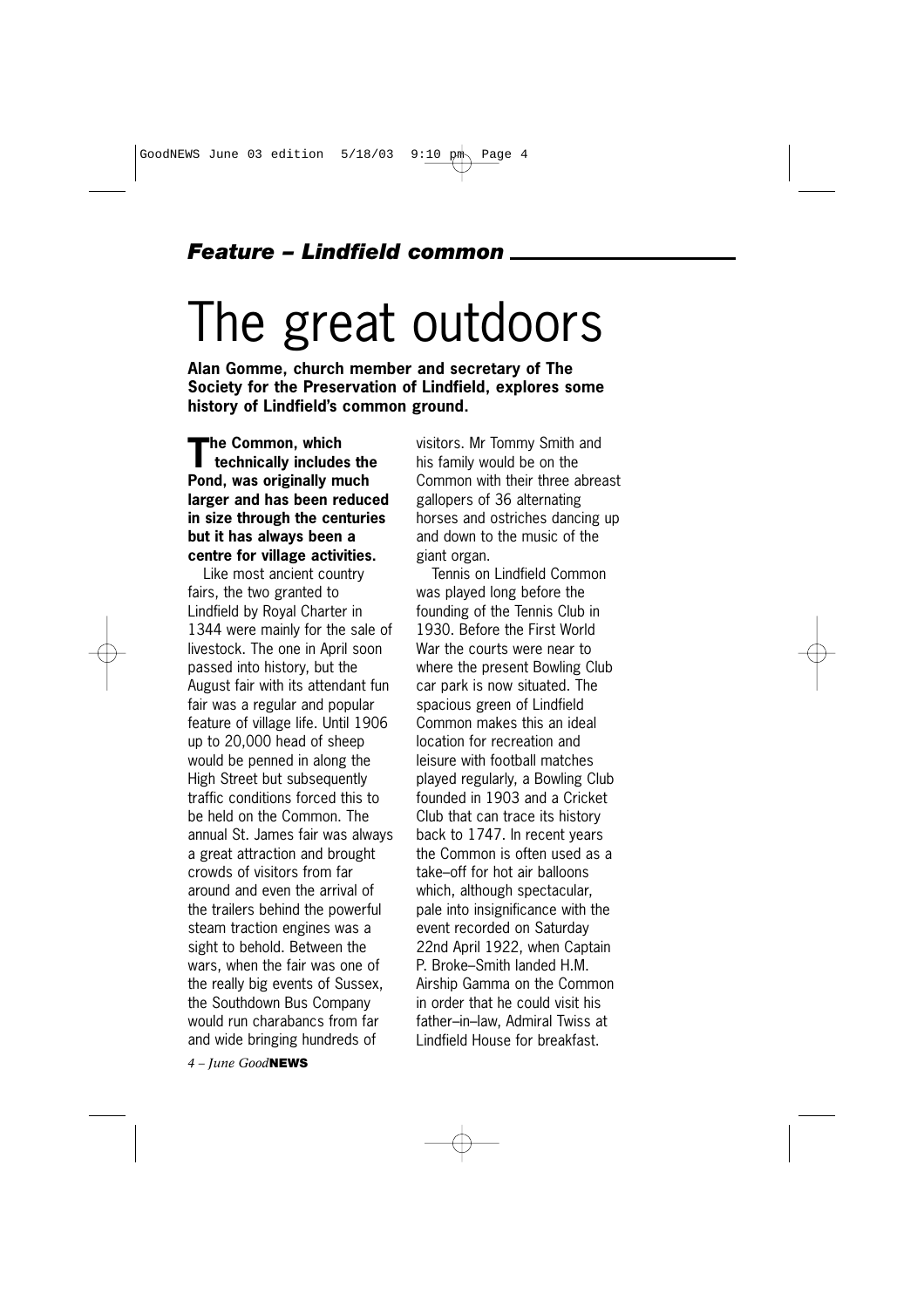

Another visitor to the Common was General Bernard Montgomery who paid a morale boosting visit to troops in Lindfield on Leap Day, 29th February 1944. Monty, standing in his Jeep was driven along the High Street acknowledging the children and adults lining the route waving Union Jacks. On arrival on the Common, where the soldiers were formed up, he gave the signal to break ranks, and gather round his vehicle and spoke to them on the importance of their mission and the dangers they would undoubtedly be required to face.

In June 1953 at the Coronation celebrations, the children from the Junior School were one of the highlights of the grand parade and carnival to the Common, which included 60

entrants in the fancy dress, and decorated bikes, prams and even a bath chair. Messrs C. & R. Anscombe had "recreated" the old village steam fire engine, and later that day toured the clapped out replica around the village offering, to "light fires for anyone who had not got one to be put out".

The Lindfield bonfire in November is a tradition on the Common but in 1959 the Bonfire Society had to build three bonfires, the first two vandals set ablaze. A third bonfire was built from hastily scrounged combustibles, and placed under guard. Third time lucky, and the parade got off to a good start wending its way through the village led by the Horsham Royal

*continued on Page 6*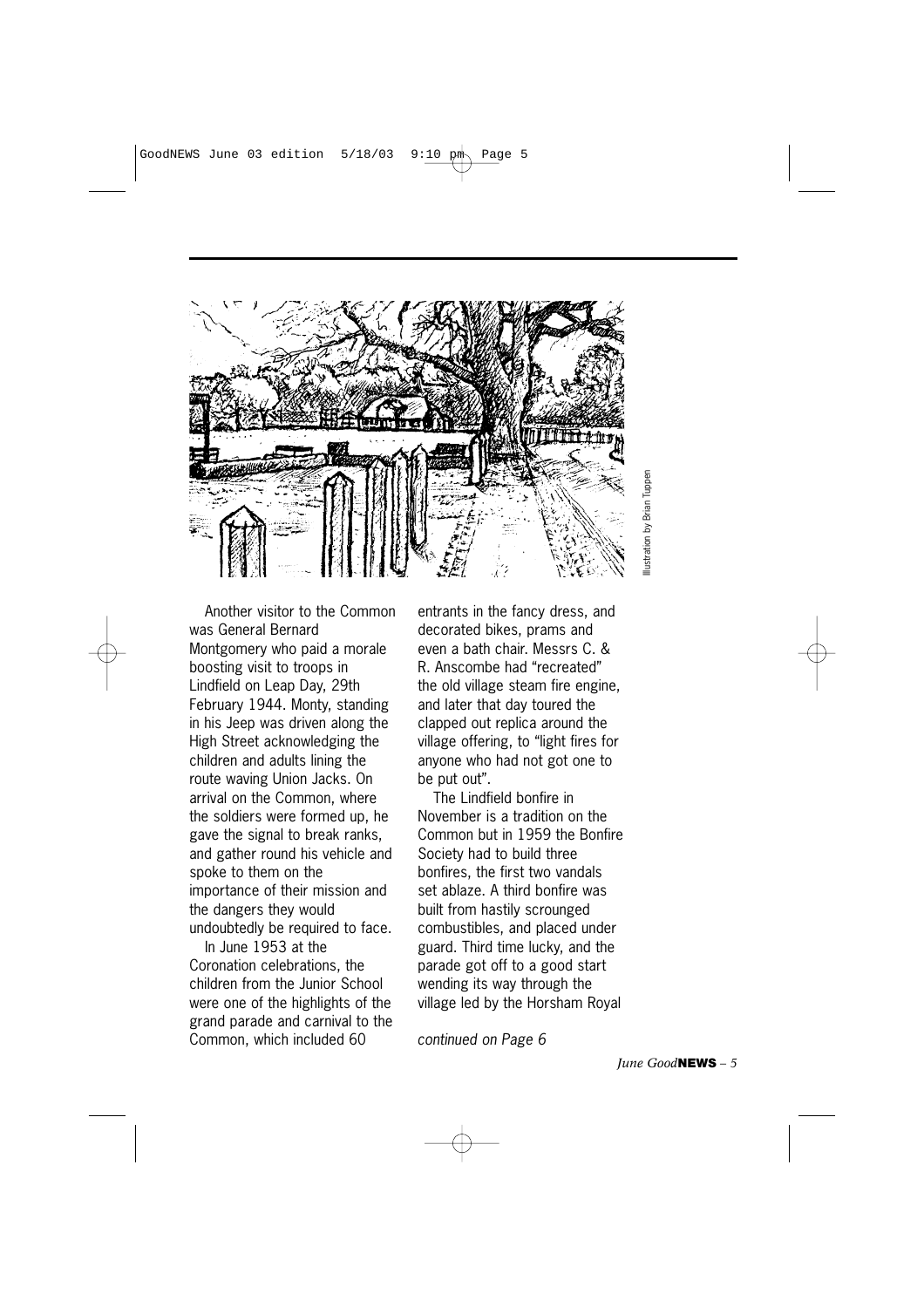#### *Feature – Lindfield common*

*continued from Page 5*

Legion Band accompanied by over 600 torches and a procession of parents and children in fancy dress. Once on the Common the ritual Bonfire Prayer was recited before match was put to touch paper and in a spectacular display of fire crackers, Mr. Fawkes disintegrated and the pyrotechnic show, lasting for a full half an hour of Oohs and Arrhs took place.

It is also a tradition that Royal and certain other events on the common should include an Open Air Service conducted by clergy from the three village churches. Services have been conducted from a variety of improvised

platforms, including the Rev. Swann leading the Prayers at the Coronation celebrations of 1937 from a cart, Richard Tucker on stage at the Silver Jubilee celebrations in 1977and in more recent years our own Rev Norman Smith has led the service from the roundabout.

And a wedding on the gallopers! While researching this piece I took a call concerning a speaker for one of our meetings in 2004 and when I told her what I was working on today she told me a story about a couple getting married on the gallopers at a recent Village Day on the Common.

What a Common! *Alan Gomme*



*Those magnificent men in their flying machines came to Lindfield on 22nd April 1922. A training flight of HM Airship Gamma made a scheduled landing on the common, out stepped Capt P. Broke-Smith who led his fellow officers on a walk up to Lindfield House to take breakfast with his father-in-law, Admiral Twiss at Lindfield House.*

*6 – June Good***NEWS**

Source: Extract from Lindfield Remembered 2002, (S.B. Publications) Source: Extract from Lindfield Remembered 2002, (S.B. Publications)

Sources: Lindfield Within Living Memory 1995, The Millennium Lindfield Times 1999 &

Sources: Lindfield Within Living Memory 1995, The Millennium Lindfield Times i<br>Lindfield Remembered 2002.

1999

Lindfield Remembered 2002.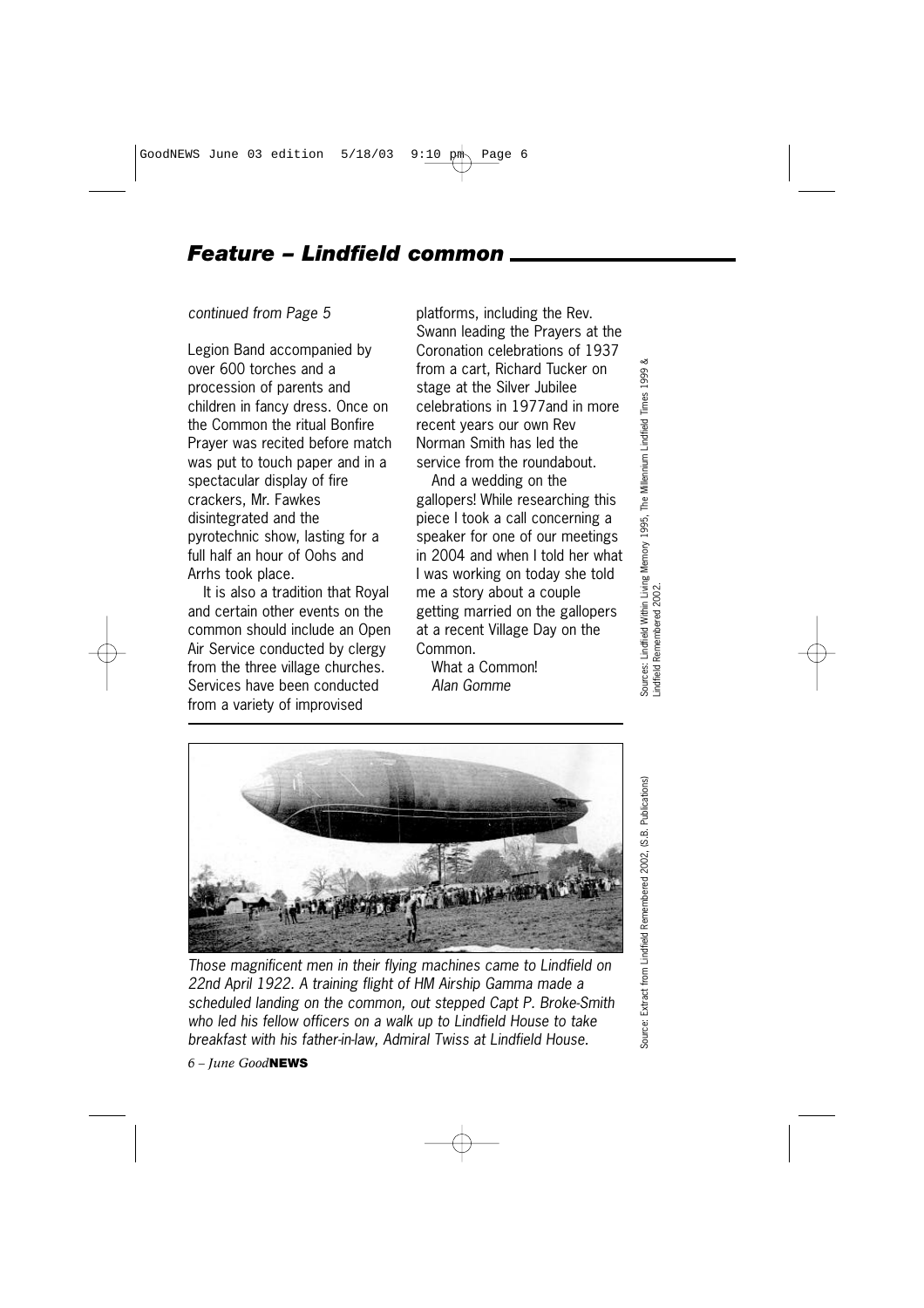### *Feature – Lindfield common*

# Playtime at school

**Before Lindfield Junior School turned into exclusive homes I cannot afford, I can think back to many memories of being on the Common as a local school boy.**

The school, standing back to the Common, has so much amazing history. I can remember, as a pupil, seeing photographs of it about one hundred years ago. With its awesome Victorian high ceilings in the classrooms, giving it a fearfully institutional look to me as a youngster only used to artificially lowered-height rooms. I wondered at the school's history, never really considering that one day I would be part of it, and reminiscing.

School in summer always brought new and wonderful opportunities to lunchtimes, with the Common being used as our super-size playground for the warmer months. Of course it was still 'patrolled' by the teachers seeking to spoil all our fun, but the large grass space felt like a well-deserved freedom from the constraints of the playground's surrounding walls. Daisy chains, swapping sweets and generally trying to find a place in the most unused part of grass was my game I seem to remember –

well, you know what it is like for us shy, retiring types!

Then there was Sports Days – where the Common became our outdoor arena. Mums and Dads lined the 100m track painted onto the grass. They sat on our little school chairs that we had had to carry out and arrange that morning – well, I couldn't complain, it was better than lessons! Mr Jarvis reminded us of our house teams' progress with assistance from a loudhailer of some sort, his voice echoing round the houses surrounding the Common as the warm sun beat down on us all.

So that is it, just my part of history on Lindfield Common. But something I feel strangely grateful for now, a memory that seems to typify an education at a rural school in this country – but one that seems so far away from what schools would be able to do today.

*David Tingley*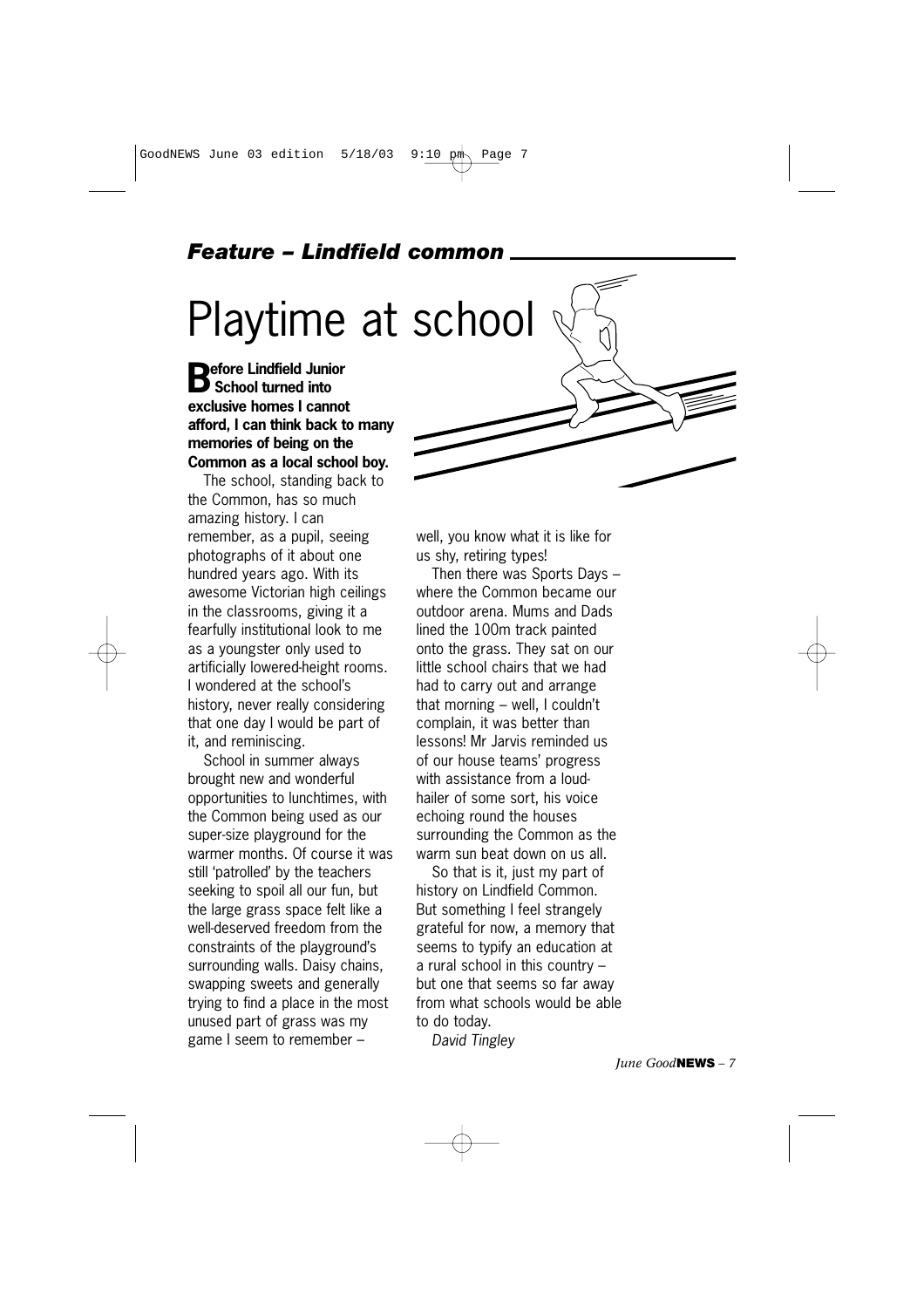GoodNEWS June 03 edition  $5/18/03$  9:10 pm Page 8



## TEARFUND SUPPER on Saturday 6th JULY at 7.30pm

"In House" evening with two videos. 'Bright Sparks' about education in Ethiopia and another video concerning the disaster looming in Ethiopia and Eritrea due to drought and famine.

Tickets available from John Barling, Ron Goodenough, Trudy Biersteker, Iris and Bill Green.





*8 – June Good***NEWS**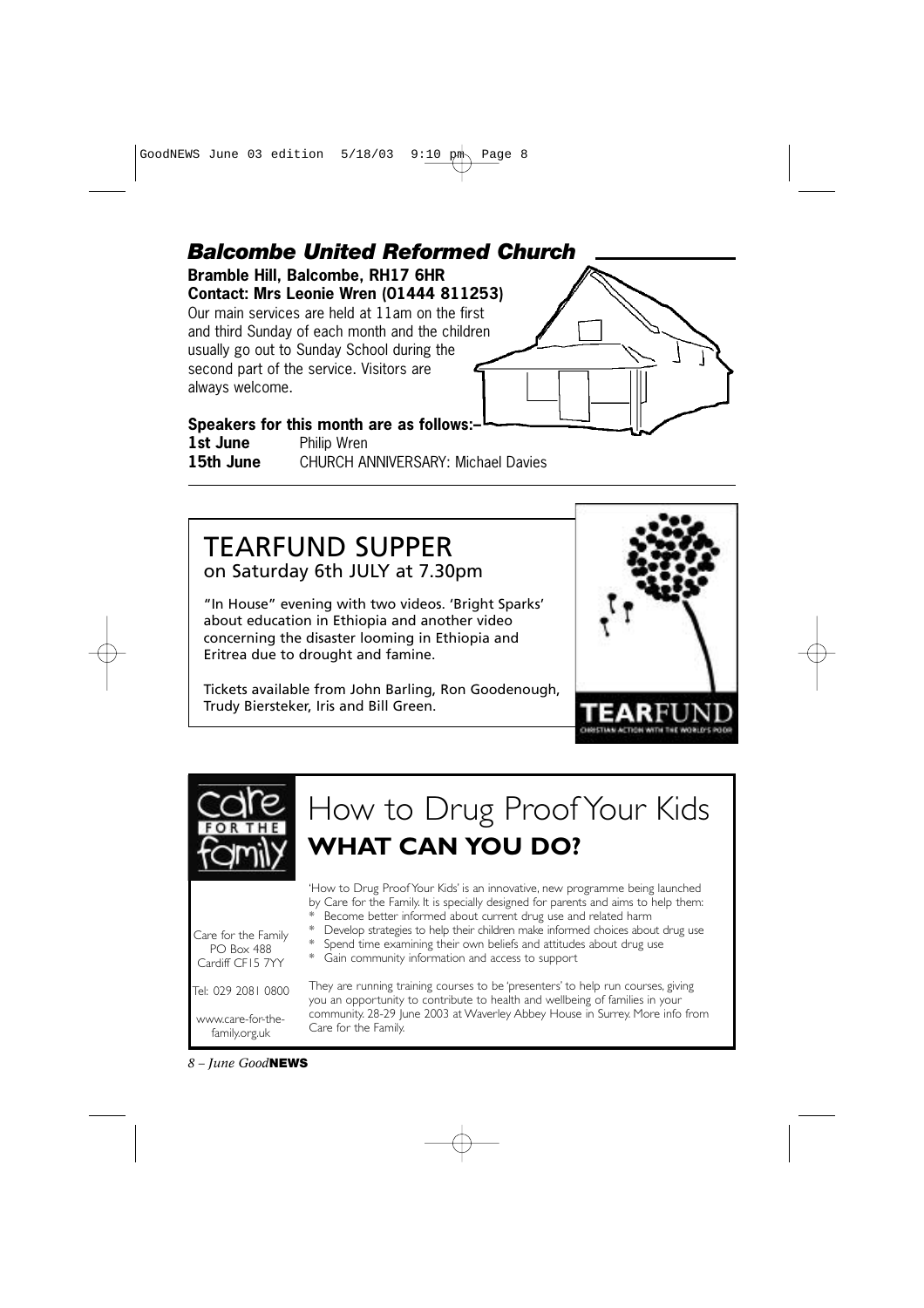### *News*

# 'Stand up for life' says Alton

Pressure groups are stepping up their campaigns against a Bill to legalise euthanasia. The first debate on Lord Joffe's Assisted Dying Bill will take place in the House of Lords on 6th June, but opponents to the Dutch–style legislation met back in May to stand against this "act of violence". Campaigners heard that a survey – commissioned by Right to Life – revealed that almost three out of four doctors (74%) would refuse to perform assisted suicide if it were legalised. Lord David Alton leads the cross–party group of parliamentarians saying no to the Bill.

Source: Christian Herald – the UK's only inter–church weekly. Subscribe on 01903 602100

# **Back to school**

Speaker and author J John has got a new initiative off the ground to give a free copy of his latest book to all UK secondary school religious education teachers. The Philo Trust which supports J John, said it was now working with local education authorities, school networks and charities to distribute "The Life – A Portrait of Jesus" to more than 7,600 secondary schools.

Source: Christian Herald – the UK's only inter–church weekly. Subscribe on 01903 602100

# **Hundreds of churches to be wiped off the map**

In an act of cartographic deconsecration, the Ordnance Survey is to remove from its maps symbols of churches that are no longer used as places of worship.

About 1,600 Church of England churches and 300 Methodist chapels have been declared redundant in recent years and these will all be removed from Explorer maps unless they have a landmark tower or spire. The new maps will also delete redundant mosques and synagogues — but there are unlikely to be many of them. "If it has no navigational purpose, and is no longer used as a place of worship, it will be removed," Scott Sinclair, head of press at Ordnance Survey, said. He compared it to the removal of former railway stations.

However, heritage groups are outraged. Richard Morris, a church historian and a commissioner for English Heritage, said: "Deleting them from the way we represent landscape is deleting one layer of our cultural habitat, for no good reason. It's crazy. It's crackers. Maps are not just about getting from A to B, they're about understanding where we live."

Alex Hunt, of the Council of British Archaeology, said: "There goes a millennium of history. Churches are part of the history of the landscape."

A spokesman for the Methodist Church said: "There has to be some recognition of it being a site of historic interest." And Constance Barrett, of the Church Conservation Trust, said the move would set back the rising popularity of visiting old church buildings: "The timing is so counter to the whole interest in listing churches, which is growing rapidly."

A spokesman for Tony McNulty, the minister responsible for the Ordnance Survey, said: "This is a matter for Ordnance Survey, and the Government won't get involved."

Source: The Times: by Anthony Browne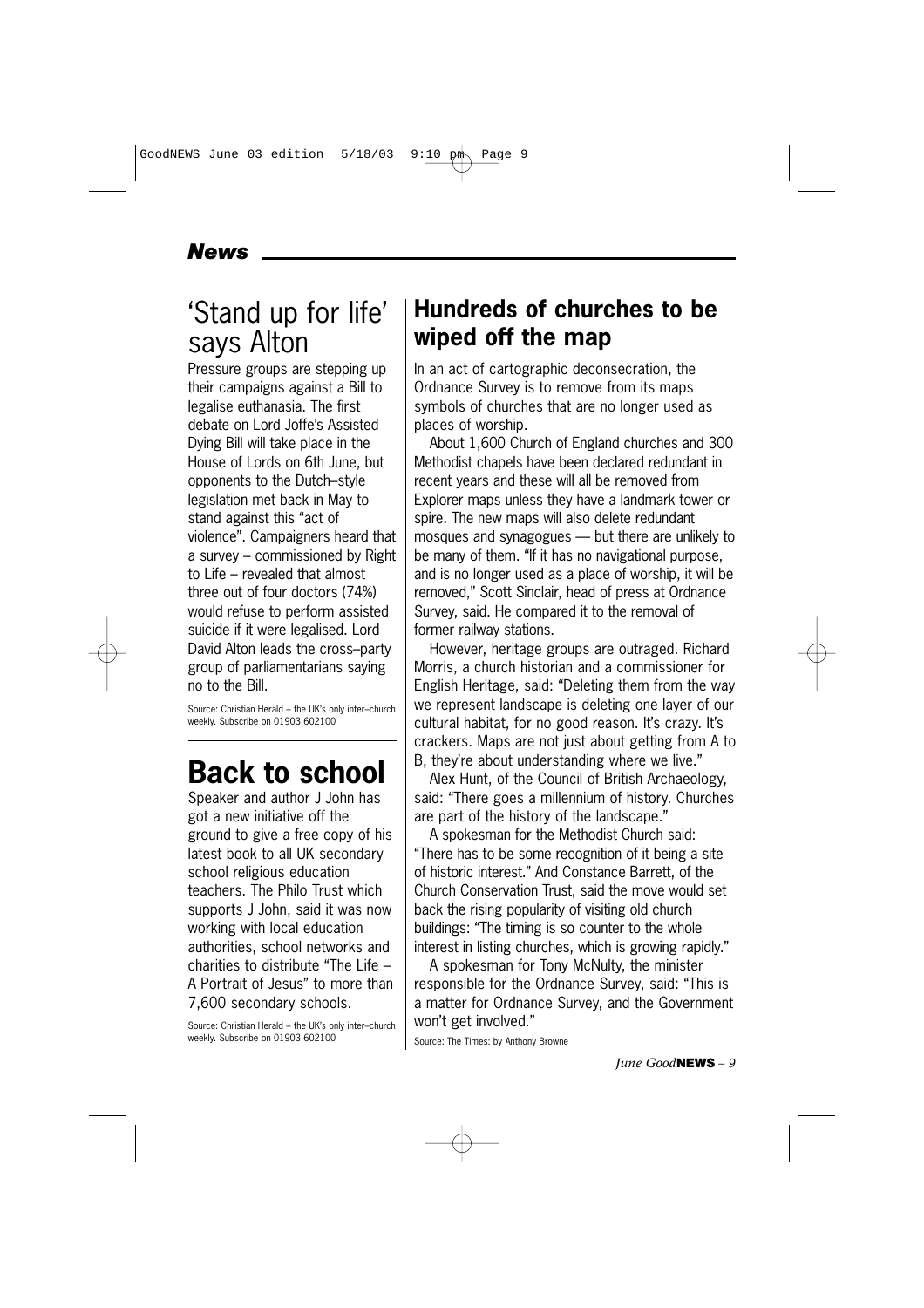### *Family News*

#### **Bereavement**

It is with sadness that we record the death of **Zena Campling**. After battling with illness for a long time she has journeyed on to be with her Lord. Zena has been a member of this church for many years. The thanksgiving service was held on 6th May. We extend our love and sympathy to Graham, Noel, Jeremy and Mel and all the family.

#### **Birth's**

Congratulations to **Emma and David Tingley** on the arrival of Georgina Katy on the 23rd April

#### And also to **Janet and Ron**

**Goodenough** who have another grandson, Henry, born to Nigel and Sarah.

#### **Moving**

**John and Ann Blake** have moved to 5 Upper Stables, Parkfield Way, Bolnore Village RH16 4TA. Telephone number remains the same (448018).

**Reg Campling** has moved to Compton House.

#### **Thanks**

The Campling family would like to express their very grateful thanks to all those friends who, during Zena's long illness, gave such immense prayerful and practical support and encouragement. We would also like to thank the many friends who sent us words of comfort since Zena went to her Lord, and especially those who joined us at the Service of Thanksgiving for Zena's life. The love of Jesus is seen in such a caring Church.

*Graham, Noel, Jeremy and Melanie, Elsie and Reg*

*10 – June Good***NEWS**

#### **Thanks**

Thank you so much for all those who sent cards, messages and generally made a fuss of us, since our little Georgina was born. Praise God for His goodness – we are certainly having lots of fun as a family!

I know John and Heather and Fiona have also been 'showered' with cards, for which they are most appreciative. *David & Emma Tingley*

#### **Fairtrade grocery stall**

The fairtrade stall got off to a great start with Suzy and Serena selling £155-worth of goods between the church services. Next months stall is on 15th June.

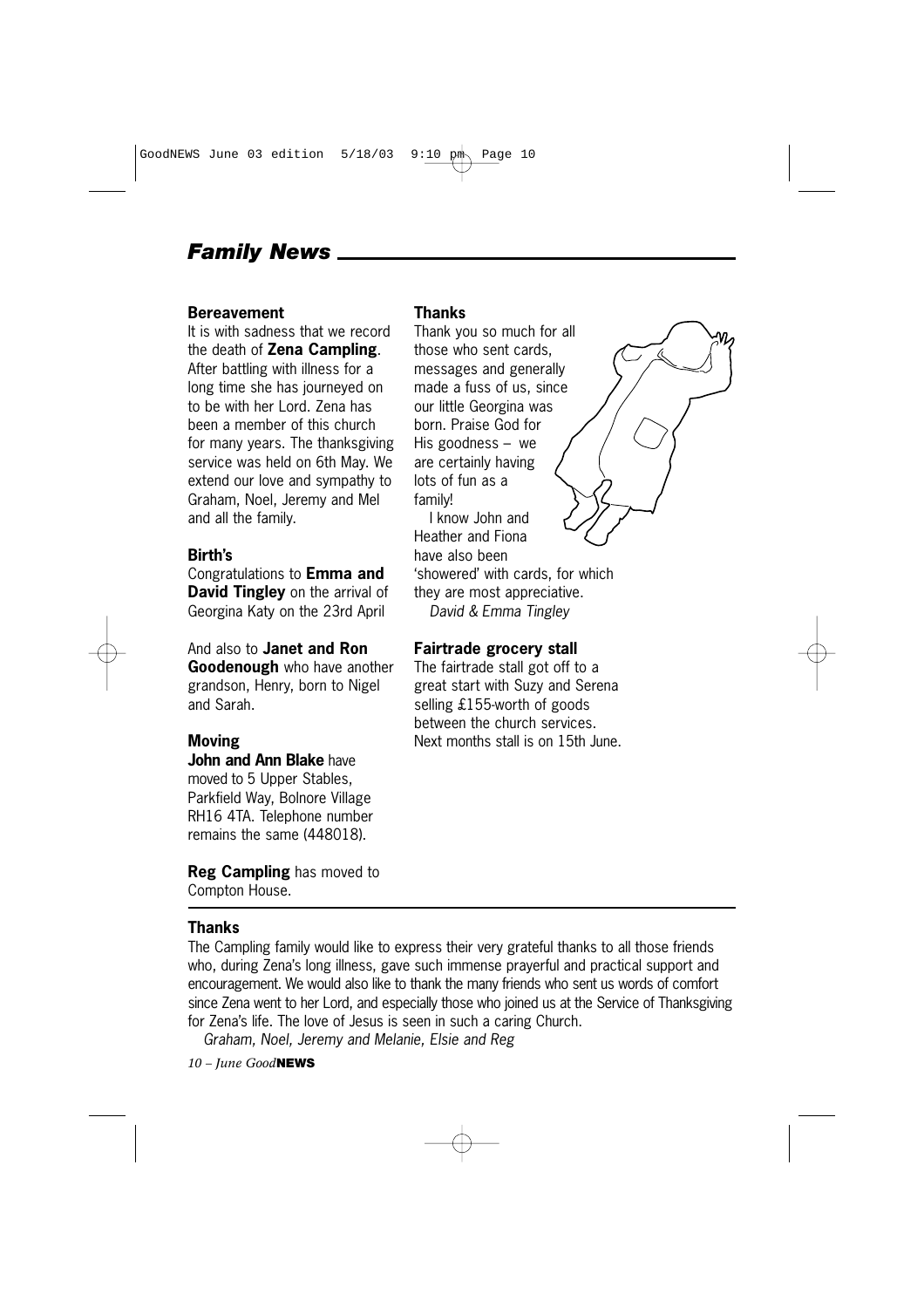### *Family News*

# **Liz goes on tour...**

**Professional actor and Lindfield URC church member, Liz Jadav took to the road at the end of last month, in a production of The Merchant of Venice.** 

The tour, by production company Illyria, goes around the country until late August – stopping at The Hawth Amphitheatre in Crawley on 4th June.

Liz, who is a teacher-turnedactor, has been professionally acting for two years. Over that time she has found herself playing many roles in many theatres and schools up and down the UK.

She has been in a stage-play in Derby to working with The Rainbow Theatre Company in

schools on the likes of Cinderella, Harry Potter and a play about the life of Moses – in which she played an Egyptian Mummy. Wrapped from top to bottom in bandages and with a bag over her head, when asked how she breathed in the outfit, she simply replied "slowly!".

The Merchant of Venice is Liz's first production with Illyria – the show only uses five actors and an uncut Shakespeare script. "It's pretty fast and full of action" she said – in one section of 13 pages Liz has to make 13 costume changes!

In case you miss out on catching Liz in June, the play is also at Bodiam Castle in Kent on 10th August.

# **...and Leesa taps the floor**

Also playing at The Hawth theatre complex, was Leesa LeMay, back in April, for a production of 'Singing in the Rain' by Crawley Operatic Society. Leesa rekindled her love for the theatre last year, when the Society had a bit of a last minute lack of dancers in the company – when the tap dance teacher saw they were doing this show she said: "I couldn't resist it".

Heather Barling, who went to see the show in Crawley, said: "An enthusiastic tap–dancing beginner (John!) and fellow novices (all girls actually!) thoroughly enjoyed seeing their very talented teacher in action. Others of you who saw the production would no doubt agree that the cast and supporting team did a great job. It was hard to believe it was an amateur production... we even had rain! Well done."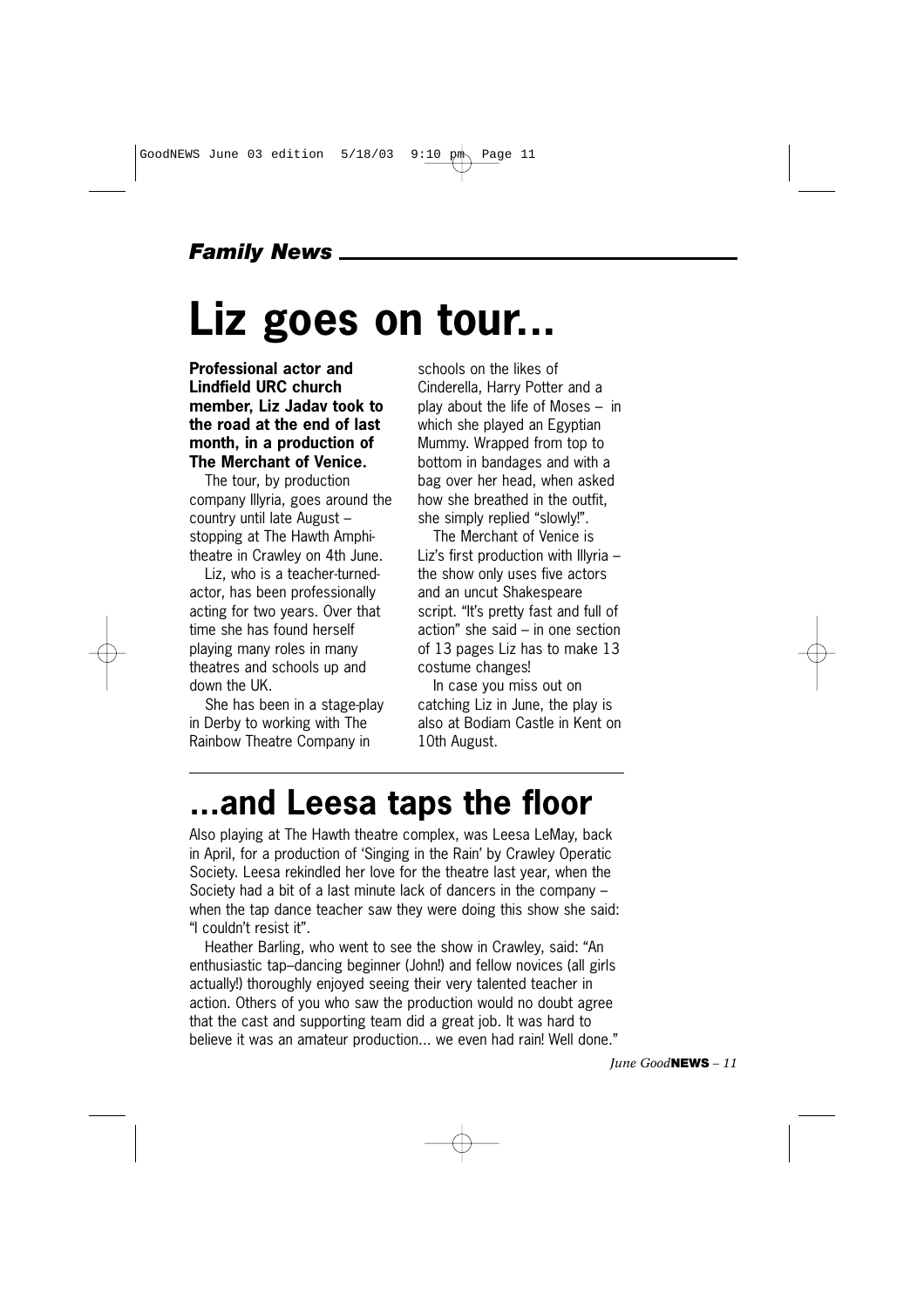*John 5v1-18* 



*12 – June Good***NEWS**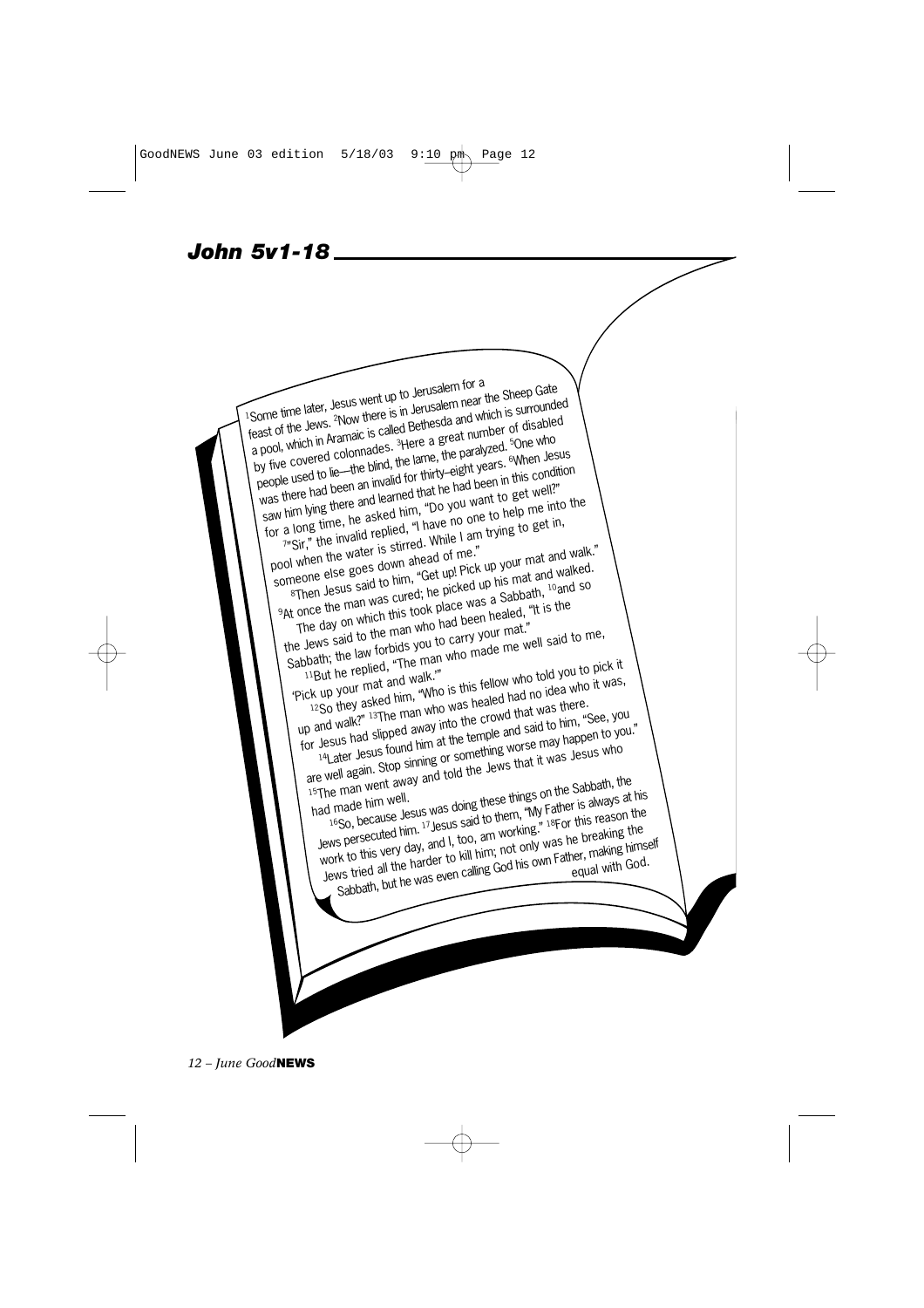# Compassionate, not constrained

**This healing is one of only three such incidents John selects for his account, compared with at least eighteen separate healings in the other gospels.** 

Let's recap that key verse in 20v31 – John's objective is to lead us to life, through our faith in Christ as the anointed Son of God. As we read through John's Gospel, we find that his style is to intersperse Jesus' teaching with cameos of Jesus' encounters with individuals; sometimes healing encounters (as here and in 5v46–54 and 9v1–7), sometimes significant conversations (as with Nicodemus in chapter 3 and the Samaritan woman in chapter 4). John likes to recount a miracle, then show how that miracle was a "sign" to illustrate a spiritual truth. See, for example chapter 6, where Jesus' presentation of himself as "the Bread of Life" arises out of the feeding of the 5000, and chapter 9, where the healing of a blind man develops into a discussion of spiritual blindness.

In this passage, we see Jesus meeting a very sick man who had lost all hope. When Jesus asks him if he wants to get well, the man doesn't jump at the chance, but complains about his lack of help (v6–7). Although

Jesus often healed in response to faith, here it seems that the man was so sunk in his private pit of despair that he hadn't even heard of Jesus (v13)! But Jesus' power is not limited even by our lack of faith, and the "no–hoper" is given health and life through meeting the Lord of life.

The healing brings into the open two of the conflicts between Jesus and the religious leaders (v16–18). The Sabbath (Saturday),was the day of rest and worship commanded by God, but it was often observed in a hypocritical way. It seems that Jesus was never asked to heal on the Sabbath, but here, as on other occasions, he did not hesitate to take the initiative and extend his compassionate ministry to those in need, regardless of the day of the week. Jesus' answer to his critics led to the more serious charge of blasphemy. But we, John's readers, have known right from the start (see 1v1) that Jesus is no charlatan – his claims are true!

This passage teaches us that we may have lost hope, may be looking to a bleak future. But Jesus is the anointed Son of God, and he can and does still give life and hope to those who come to him in their need. *Mike Gardiner*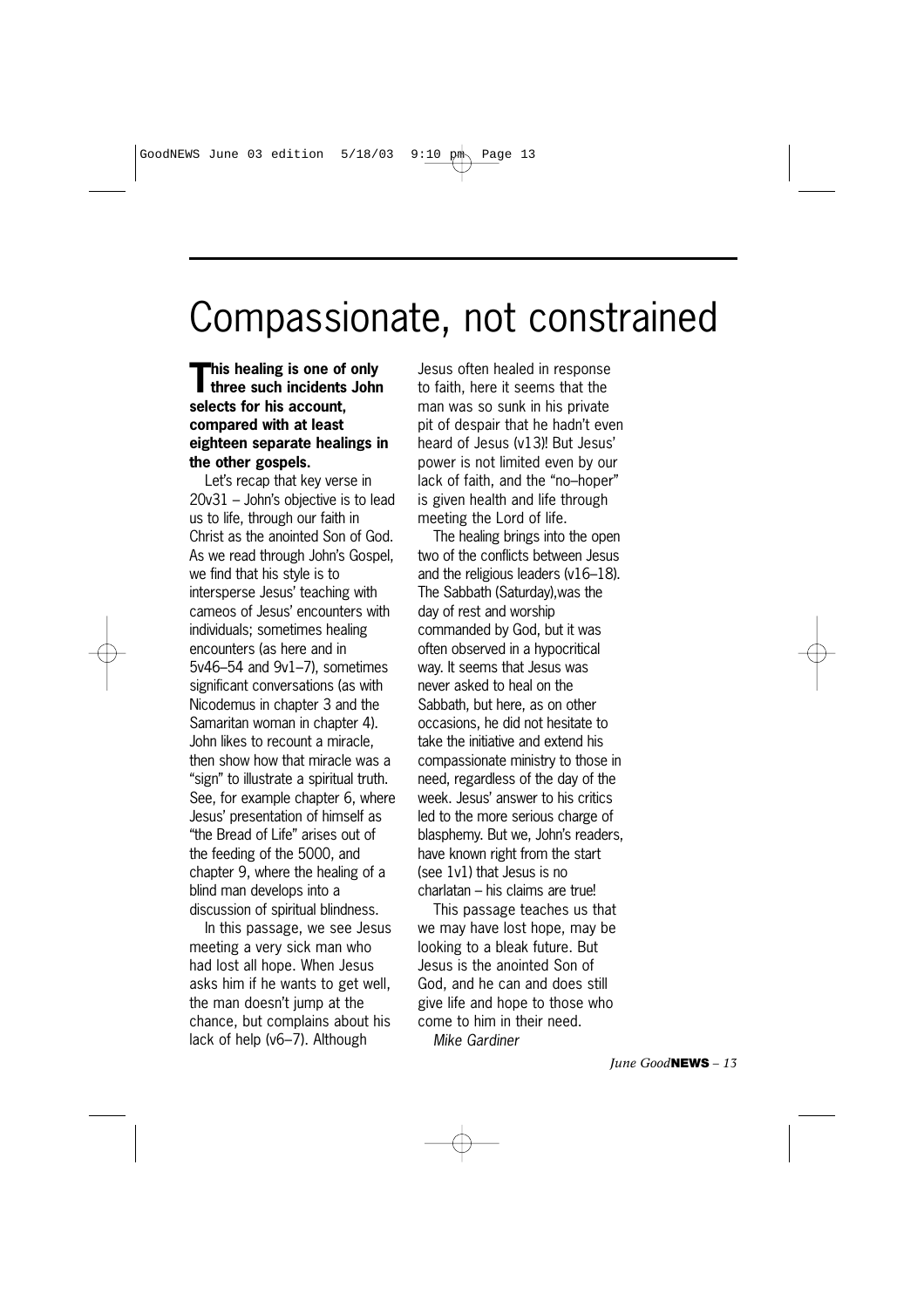#### *June diary*

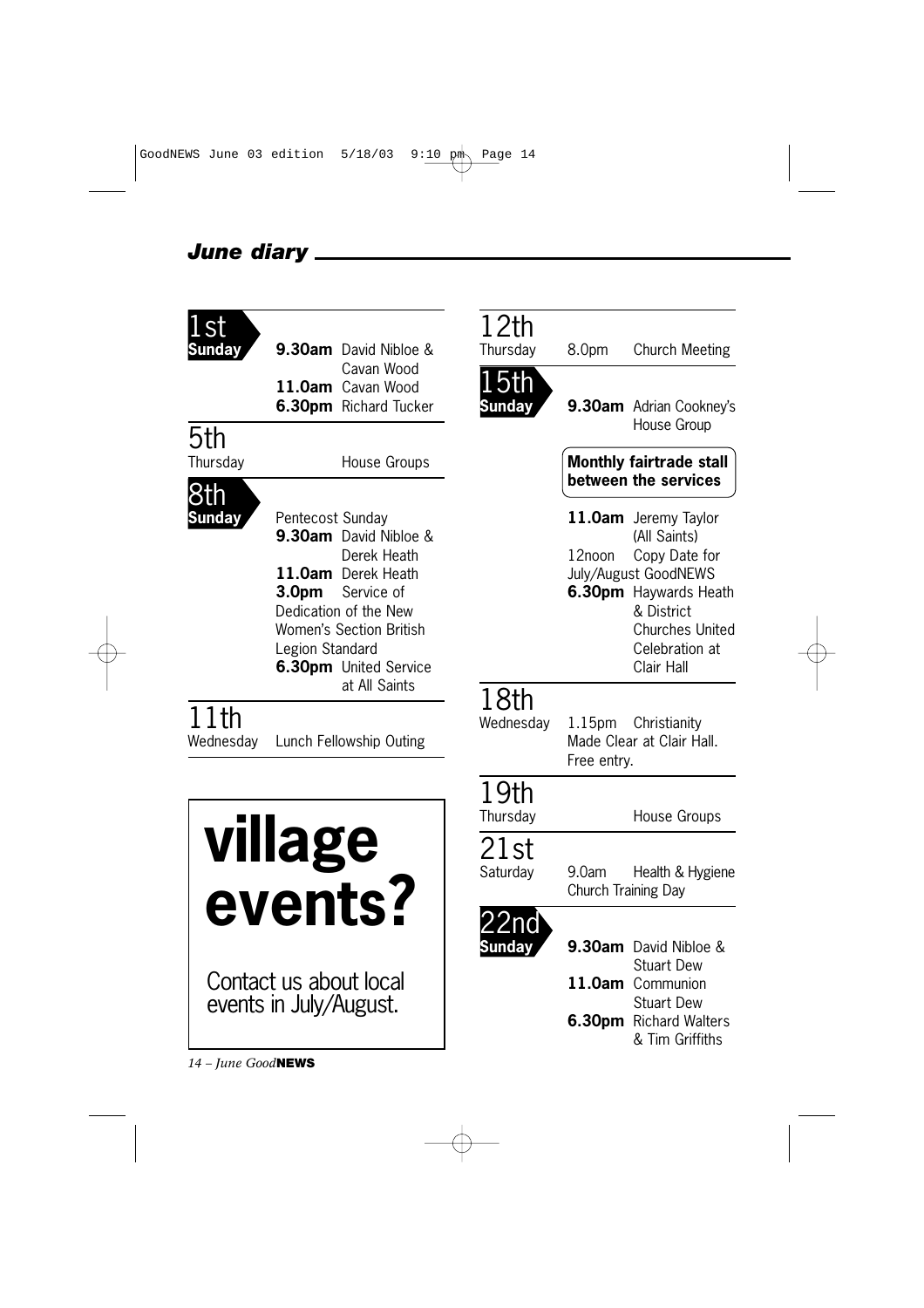| 24th<br>Tuesday   | 7.45pm | Ladies 'In Touch'                                                                        |
|-------------------|--------|------------------------------------------------------------------------------------------|
| 25th<br>Wednesday | 7.45pm | Elders' Meeting                                                                          |
| 26th<br>Thursday  | 8.0pm  | <b>Monthly Prayer</b><br>Meeting                                                         |
| <b>Sunday</b>     |        | 9.30am Parade Service<br>David Nibloe &                                                  |
|                   |        | David Walters<br>11.0am David Walters<br><b>6.30pm</b> Richard Walters<br>& Gerry Willis |
|                   |        |                                                                                          |
|                   |        |                                                                                          |
|                   |        |                                                                                          |
|                   |        |                                                                                          |
|                   |        |                                                                                          |

# Sunday services explained...

The **9.30am service** is an opportunity for all age groups to join in a relaxed informal time. There is a crèche, and after about 20 minutes children and young people up to age 14 go out to their own groups on most Sundays.

**Coffee** is normally served between the morning services and after the evening one.

The **11.00am service** is usually more set and formal.

At **6.30pm** it is sometimes a celebration, sometimes a quieter ministry time and sometimes an open communion service or something quite different!

**Personal prayer** is available after every service. Prayer requests and brief statements of praise for answered prayer can be put in the red book on the concourse table. We can also offer personal prayer ministry at home or in hospital.

#### We **do not take up an offering**

during the services, but all those wishing to give are invited to place a gift in one of the bowls at the doors before or after the service. Thank you.

Cassette **recordings of services** can be borrowed free from the church.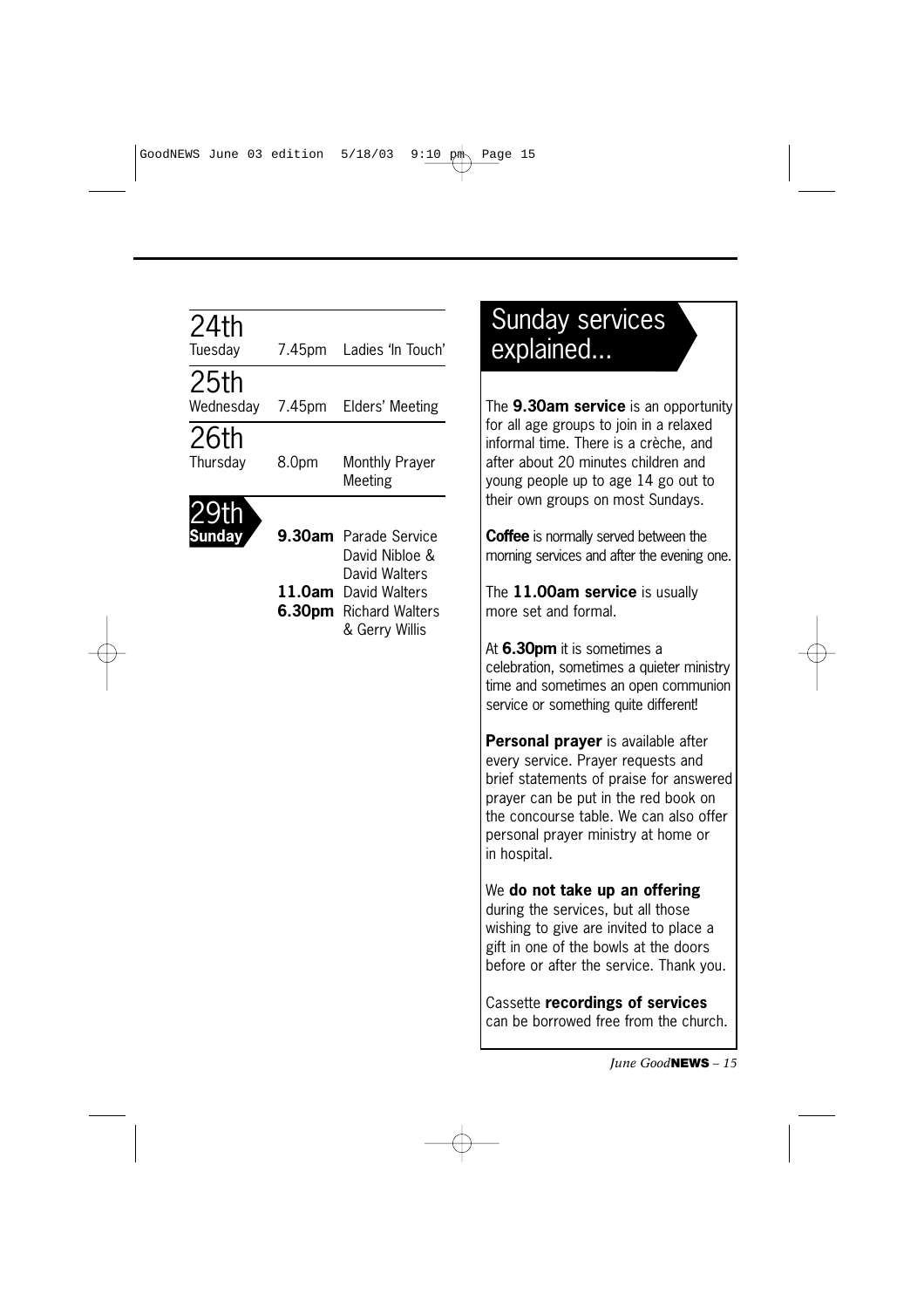### *Monthly mission support*

# **Tearfund**

**Our giving in June will be supporting children's education in Ethiopia through Tearfund. The following are extracts from a Tearfund leaflet.**



CHRISTIAN ACTION WITH THE WORLD'S POOR



Hannah, aged 10, lives in a valley so remote it has no roads, no electricity, no running water – and until recently no school.

Now she is learning to read and write – thanks to the Meserete Kristos

Church. Supported by Tearfund and local communities, they have built 10 education centres across the valley, in Meta Robi, Ethiopia, bringing basic education to more than 2,500 children.

Hannah and her friends study English and Maths (Hannah's favourites), as well as health, nutrition and environmental studies. And they have the chance to play and make friends.

Misre is 15 and has barely been to school.

Her mum Werki says; 'Misre is always crying because she wants to go to school. But the problem is I can't afford to send her. I can't even Misre must work an eight–hour day in neighbours' fields to earn 22p.

feed her, let alone support her education by buying pencils, pens and exercise books'.

Along with her brothers and her parents, Misre must work an eight–hour day in neighbours' fields to earn 22 pence.

Like six out of ten children, without education, Misre faces a life–sentence of hard labour."

**Through Tearfund, you can give children like Hannah the opportunity to learn, to develop – to fulfil their dreams and give access to education to the poorest families like Misre's.** 

*16 – June Good***NEWS**

*You will find further information and envelopes for your gifts by the Missions Notice Board.*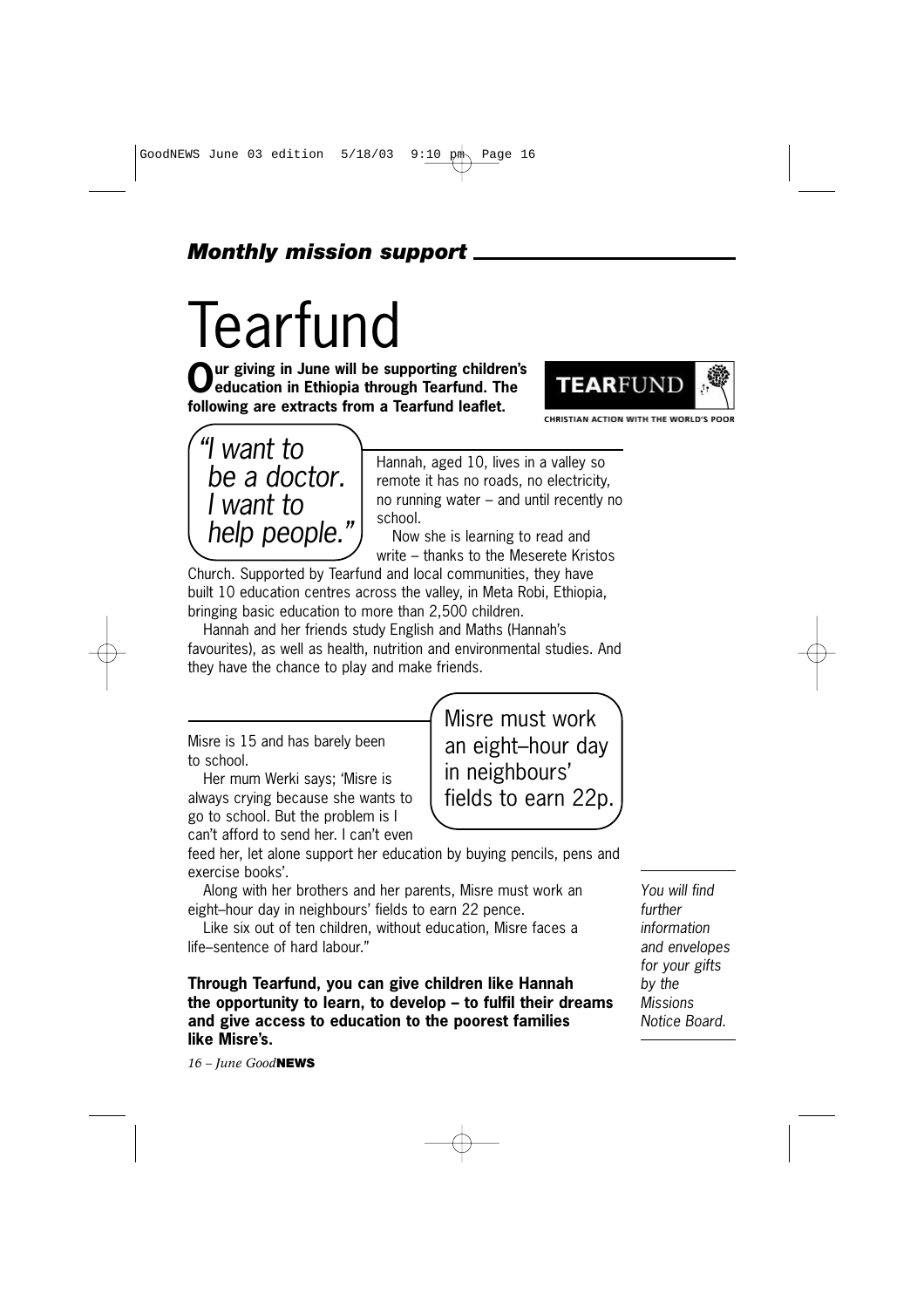GoodNEWS June 03 edition  $5/18/03$  9:10 pm Page 17

#### *Meet the new minister*

**After 18 months without a minister, Colin Bones comes to 'fill the gap' at Lindfield URC with his formal induction on 12th July. Colin and family have kindly agreed to tell us a bit about themselves in preparation for them moving to Sussex late June.** 

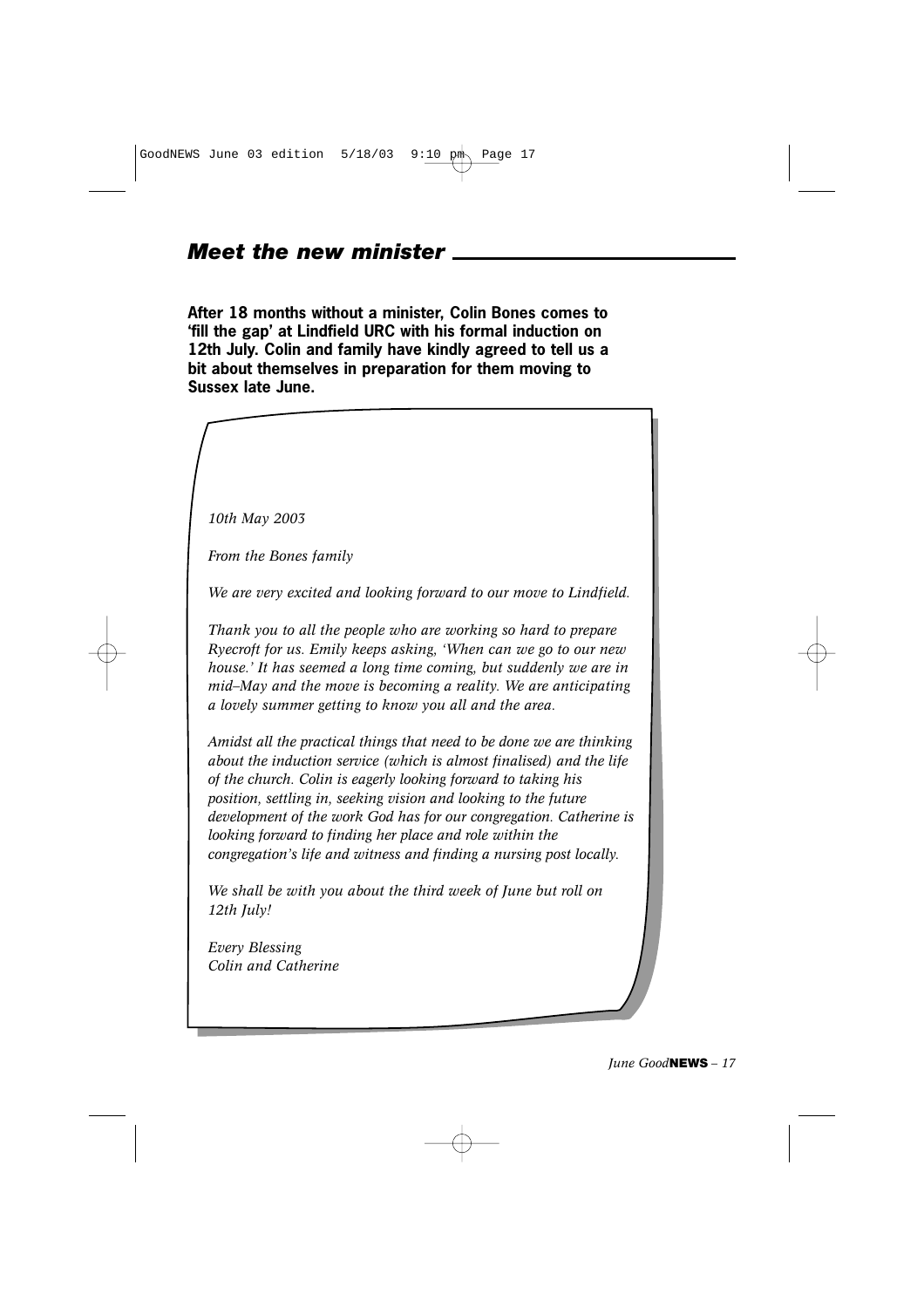## *Meet the new minister*

#### **Colin**

Colin is a very active and keen sportsman, he plays tennis and hockey, and enjoys visits to the gym and circuit training. So if anyone was wondering how he keeps such an impressive physique then your question is answered! They say that a dog is man's best friend and this is certainly true for Colin. I have no doubt that many of you will be seeing him strolling down the High Street with our two loveable hounds. Although Colin doesn't watch much television you can be assured that if there is a football match on then he will be watching! Colin used to be an industrial chemist but finds his call to Christian ministry much more fulfilling.

*18 – June Good***NEWS**

Colin says: "See 1 Timothy 4:8!"

#### **Catherine**

Catherine, like Colin, is very close to all of her children and loves being a mum. In fact us older children love her so.. much that I think she and Dad may be getting worried that we will never leave home! She is very gifted at children's work and can turn her hand to most things. Not only is she a full time mum of five but she also works as a nurse, a career that she really enjoys. As well as seeing her friends Catherine enjoys cooking, (and is very good at it), singing and reading but above all she loves peace and quiet (but she doesn't get much of it)!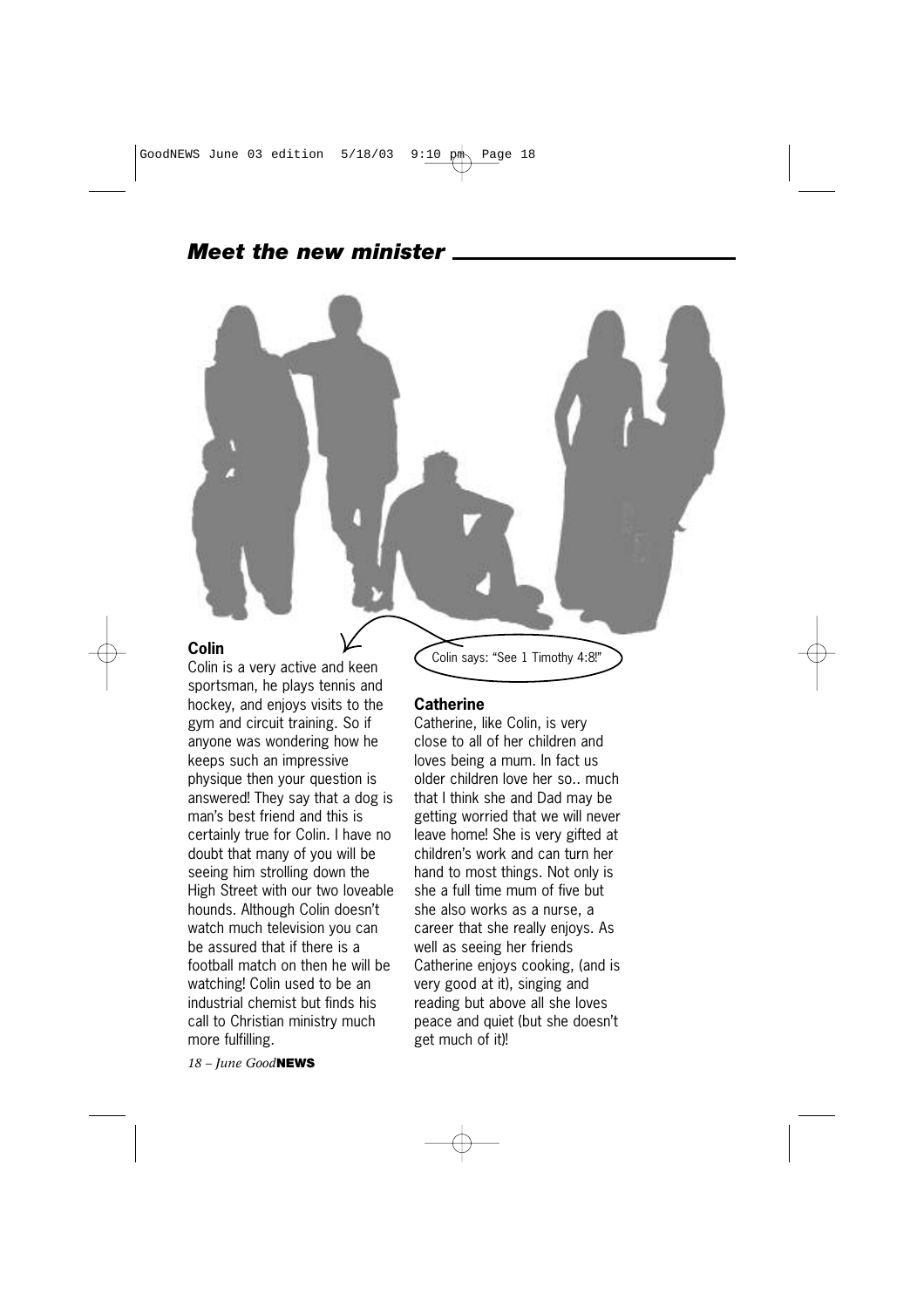#### **George**

George is 20 years old and is currently in his first year studying for a degree in politics and sociology at Reading University. He is very much enjoying this and loves university life! George's main hobby is playing tennis and he has enjoyed playing in different tournaments; he also likes to keep fit with weekly visits to the gym! He is a man of many talents ranging from sport to karaoke not to mention writing poetry! George is also a brilliant dog walker which always comes in handy if Dad is away!

#### **Lydia**

Lydia is 16 years old and is taking her GCSE's at the moment. Lydia plans to go to college next year and is still thinking about what path she would like to follow career–wise. Lydia is a very bubbly, independent young lady and enjoys spending time with her friends. She is also a member of a dance group and really enjoys her dancing! She has played a very active role in the youth group at our current church and is extremely gifted in this work!

#### **Joshua (Bo)**

Josh is two years old and is a very bubbly and cheeky little boy. He is very much a lad and loves playing football, particularly with Dad! Josh is extremely funny, he has a very good sense of humour and loves to play the comedian. He is very energetic and loves swimming!!! Josh will be starting the Tiger Cubs pre–school in September which he is already excited about! He is very sociable with other children but is definitely a mummy's boy and can be quite shy!

#### **Hannah**

Hannah is 18 years old and has been studying child care for the past two years at Poole College. She will be taking a year out next year to earn some money and decide what sort of a career she would like to pursue. Like all of our children Hannah is free spirited and confident! She plays a big role in bringing up her younger siblings Emily and Josh. Hannah is very talented at poetry and hopes to soon have some of her work published. She, like Lydia, enjoys spending time with her friends and I am sure that our phone bill will go up significantly when we move!

#### **Emily**

Emily is 4 years old and becomes more like her elder sisters every day; she already loves make up and shopping! Spending a lot of time with Hannah and Lydia and their friends Emily seems to be growing up fast. She is a lovely fun–loving little girl and she loves Barbie and anything pink! She loves dancing and playing with her friends. Emily is extremely talented and artistic and not a day goes by without her doing some craft! She also loves visits to the park. Emily will start Lindfield Primary School in September.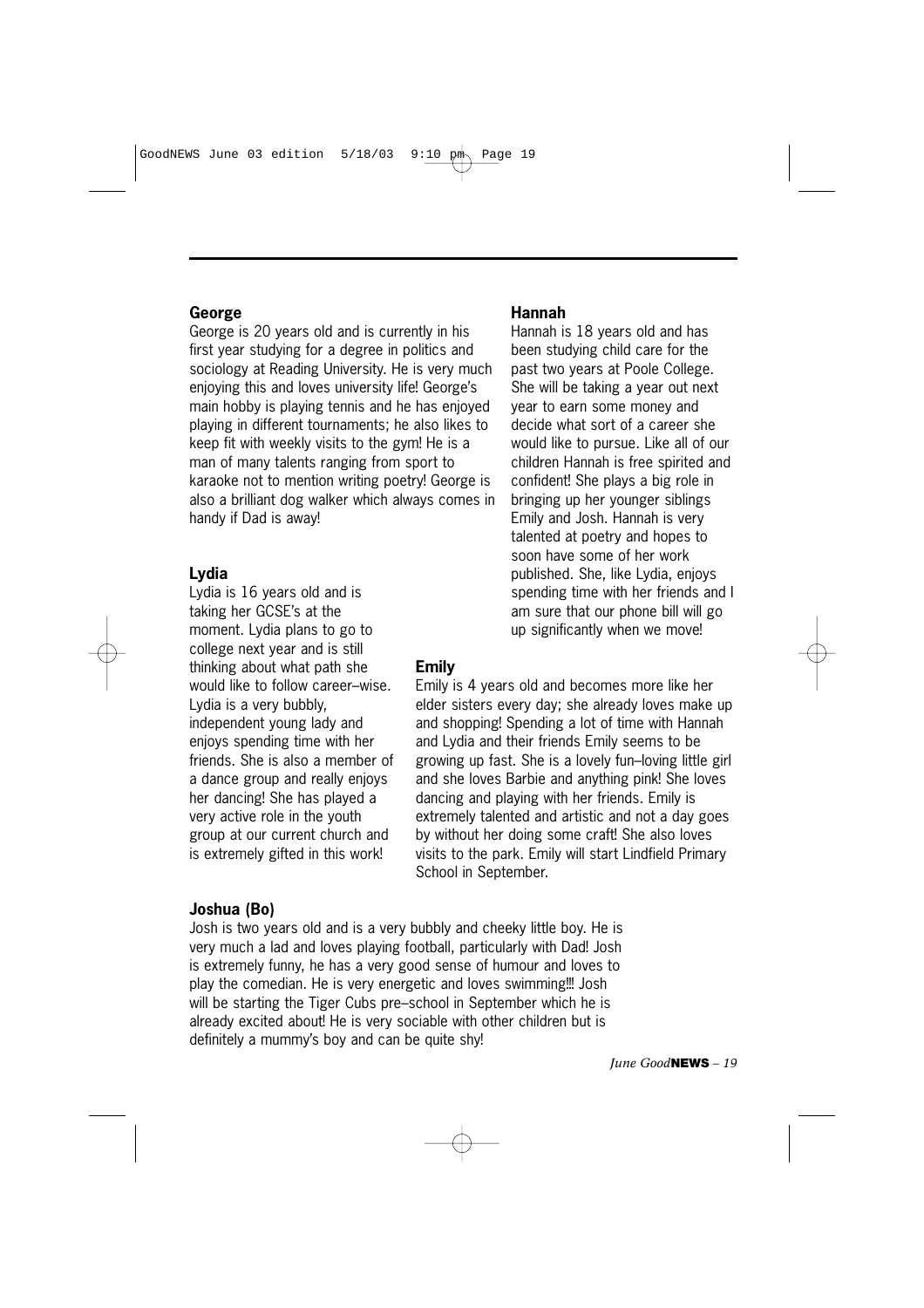#### *Twenty more questions*

GoodNEWS takes a probing glimpse into the minds of those who come to the church! Twenty Questions gives you a chance to guess the interviewee and learn a bit more about them too! This month's guest is revealed on the foot of Page 27.

- **1. What is your best memory from your school days?** Going home.
- **2. Favourite TV programme?** Most Police dramas.
- **3. If 'Changing Rooms' were to visit your home, which room would you ask them to redecorate?** None. I would do it myself.
- **4. Banoffee Pie, Apple Crumble or Fruit Salad?** Apple Crumble.
- **5. Which service do you frequent most often?** 9.30 and 6.30.
- **6. Have you been trained in a specific line of work, if so what?** Electrician.
- **7. What one person do you think has most influenced your desire to follow Christ?** Many, but one is a BB officer from my youth.
- **8. Who would you most want to have a 'one-to-one' conversation with (past or present)?** Isombard Kingdom Brunel.
- **9. Do you qualify for a free Bus Pass?** No.
- **10. Shoe size?** 7.
- **11. Create a new law:** People have to be responsible
- *20 June Good***NEWS**
- for their own actions. **12. Mug or cup & saucer?** Mug.
- **13. Do you have a personal email account?** Yes.
- **14. What is the best strength of the Christian church?** You and me. If we do not move forward the church will die.
- **15. Describe the 'Christian life' in no more than three words.** Life everlasting.
- **16. Most romantic moment?** Me, romantic?
- **17. Best moment of fame?** Leading singing at the Royal Albert Hall.
- **18. Give one piece of wisdom to the next generation.** Do everything to the best of your ability and complete the task.
- **19. What is the greatest difference between your life now and before you became a Christian?**

It would probably be to please God in all I do and not just please myself and other people.

**20. Glasses, contact lenses or none?** Glasses.

Go on, take the 20 Questions challenge<br>at www.lindfieldurc.org.uk **Go on, take the 20 Questions challenge at www.lindfieldurc.org.uk**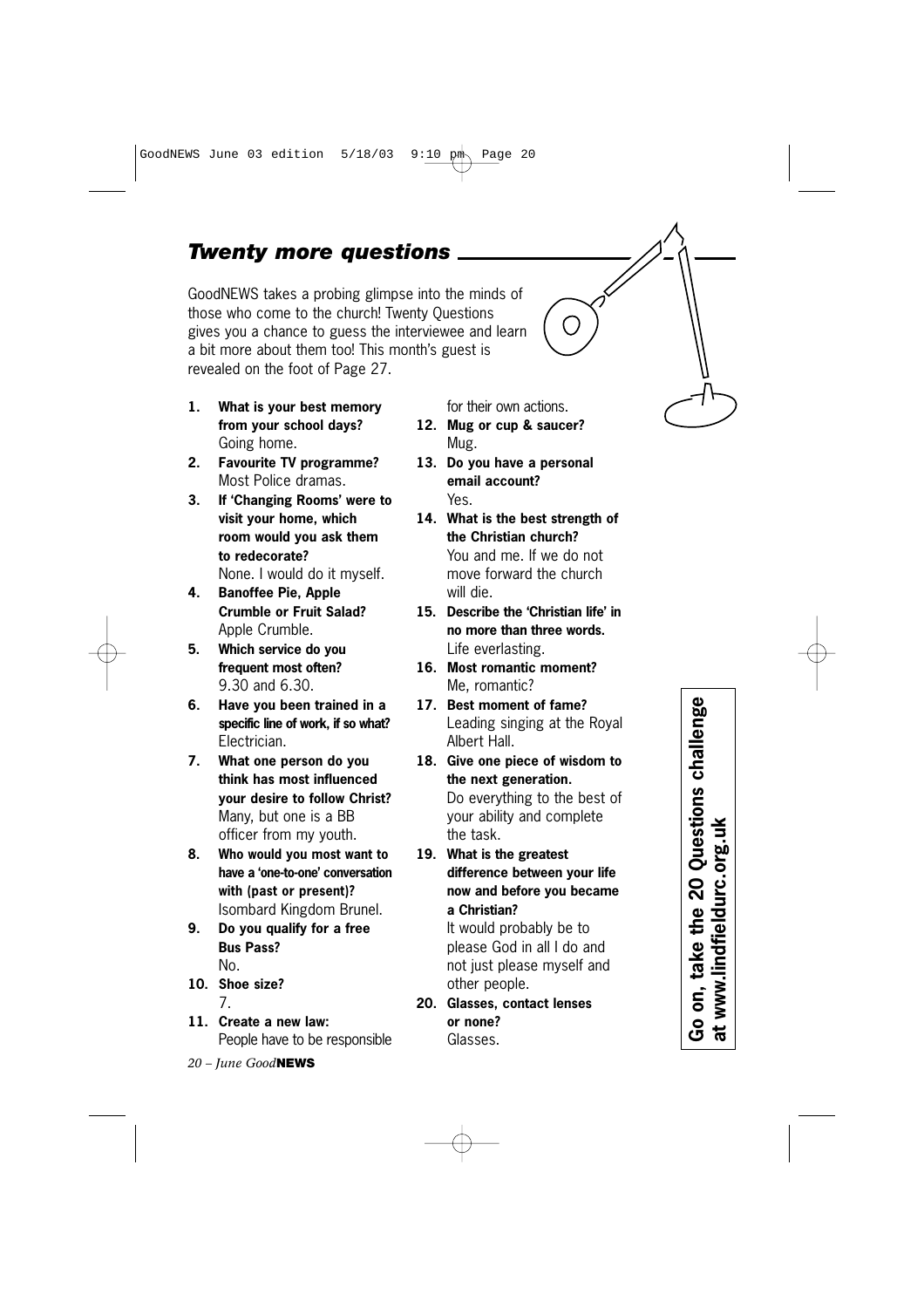#### **Mercy Ships Freetown, Sierra Leone**

*My world*

Missionary tales by Nikki Taylor

I am trying to download my brain to Samuel our new local staff, who is succeeding me in the IT administration. I wish it were as easy as burning a CD. I seem to keep so much in my head and I thought I had everything pretty much down in files but my computer tells me that is not so as Samuel asks questions which the computer can't answer.

taylorn@ mercyships.org

It is so hot here. I have sweat trickling down my neck by 6.30am when I go to clean my teeth. I am just praying for rain. I am so thankful for air–conditioning in the office.

There is an outbreak of TB among the communities we work with. Their state of health is very poor because of the lack of food. So whatever medication can be given is useless without the food, and others catch it easily. There is so much to do here, how can I leave?

We took the 29 disabled children from the Ingrid Centre to the beach. Melrose takes care of all the children age  $2 - 15$  from her wheelchair and teaches them basic lessons and vocational skills. We had so much fun. They all wanted to go in the sea and my arms ached from carrying the kids in and out for a 'deep swim'. Friends in the British Army lent us the transport, paid for the picnic and came along to help out (they were great). There were a few wipe outs and scraped knees and a nose bleed among the adult helpers; all the kids had a fabulous time. Aminata held the day with her huge smiles and deep chuckling laugh. What a fabulous time.

So finally we got the rain, a huge deluge. I got my fingers trapped in the steel door to the balcony when I went out to shut the windows at 3.00am this morning. Incredible the amount of rain. My mind goes to those 29 children sleeping on the mud floor under canvas while I am tucked up in my bed. The harvest is plentiful but the workers are few. This is so true. I am praying God will send more because my time here is finished.

I am really looking forward to coming home now. But I am also scared. I don't really like England so much, the people always seem to be angry, and interests in matching Gucci handbag and shoes seem so superficial. Plus the weather is awful. I don't know what my near future holds, which is also scary. What does God have for me next? Please continue to hold me in your prayers.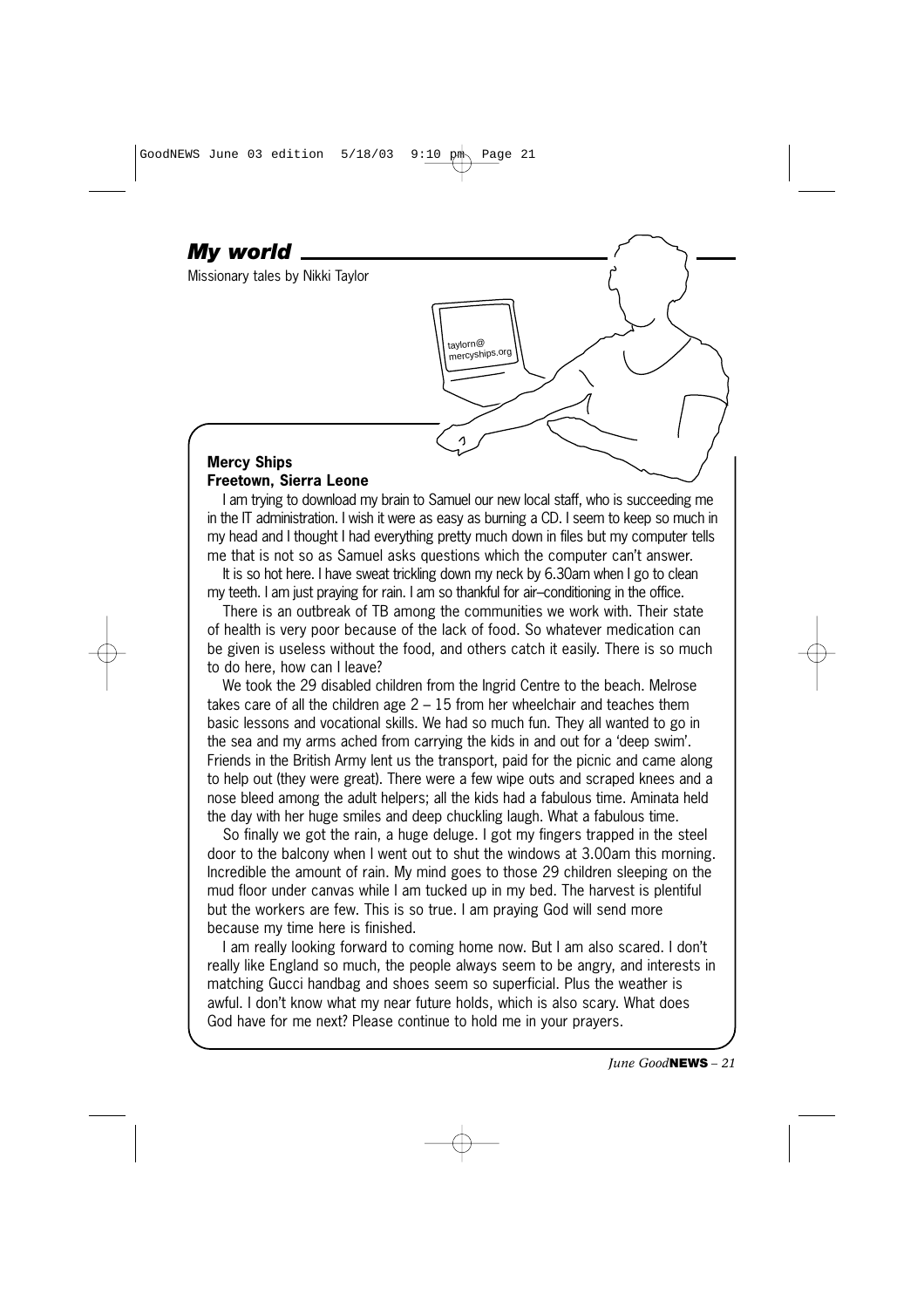*22 – June Good***NEWS**



GoodNEWS June 03 edition  $5/18/03$  9:10 pm Page 22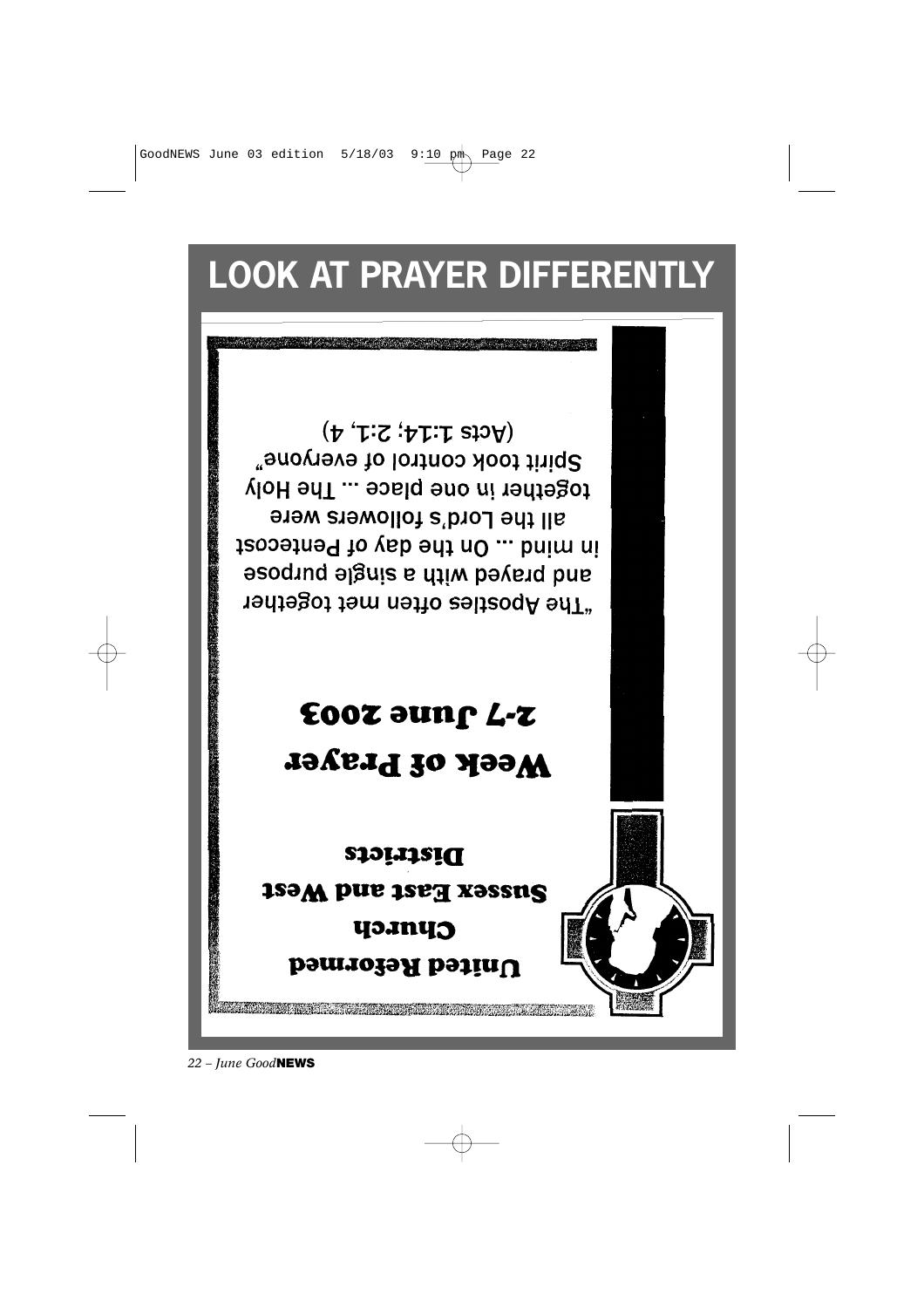## *Week of Prayer*

**As a Church we are asking everyone to include the following subjects in their prayers for this special week of prayer:–**

## **DAILY PRAYER PROGRAMME: 2nd – 6th June 2003**

| MONDAY 2nd         | Pray for new spiritual life in individual members of URC                                                                                  |
|--------------------|-------------------------------------------------------------------------------------------------------------------------------------------|
| <b>TUESDAY 3rd</b> | Pray for new spiritual life in LURC, and for the new Ministry with<br>Rev Colin Bones. Also pray for the other two churches in Lindfield. |
| WEDNESDAY 4th      | Pray for new spiritual life in the URC and other churches in Sussex.                                                                      |
| THURSDAY 5th       | Pray for new spiritual life in local communities.                                                                                         |
| FRIDAY 6th         | Pray for new spiritual life in Sussex and the UK.                                                                                         |

Would the regular Prayer Meetings and the House Groups please include this material in their prayer times. There will be an additional opportunity to pray together for the spiritual life and future ministry of our church in the Lounge on **Tuesday 3rd June** at 8pm.

# **Special tribute made**

Lindfield Royal British Legion Women's Section is dedicating a new Standard in memory of Jackie Munday and the celebration of the 60th anniversary of our branch on Sunday 8th June at 3pm in Lindfield United Reformed Church.

This is a special occasion. County Standards from other branches will be parading before the service, leaving Hickmans Lane playing field at 2.30pm. This will be led by Mid Sussex Pipe Band.

After the service the Standards will parade past the saluting base near the pond then return to the URC for Tea, which we hope you will come and join us at.

*Betty Billins*

#### *Funnies on marriage*

A woman who took her husband 'for better, for worse,' found that he proved to be far worse than she took him for!

A free-church clergyman was so scrupulous about his morals that he refused to perform any marriage ceremonies. His conscience would not allow him to participate in any game of chance!

We live in a two-storey house. She's got her story and I've got mine! *(William Loblett Jnr)*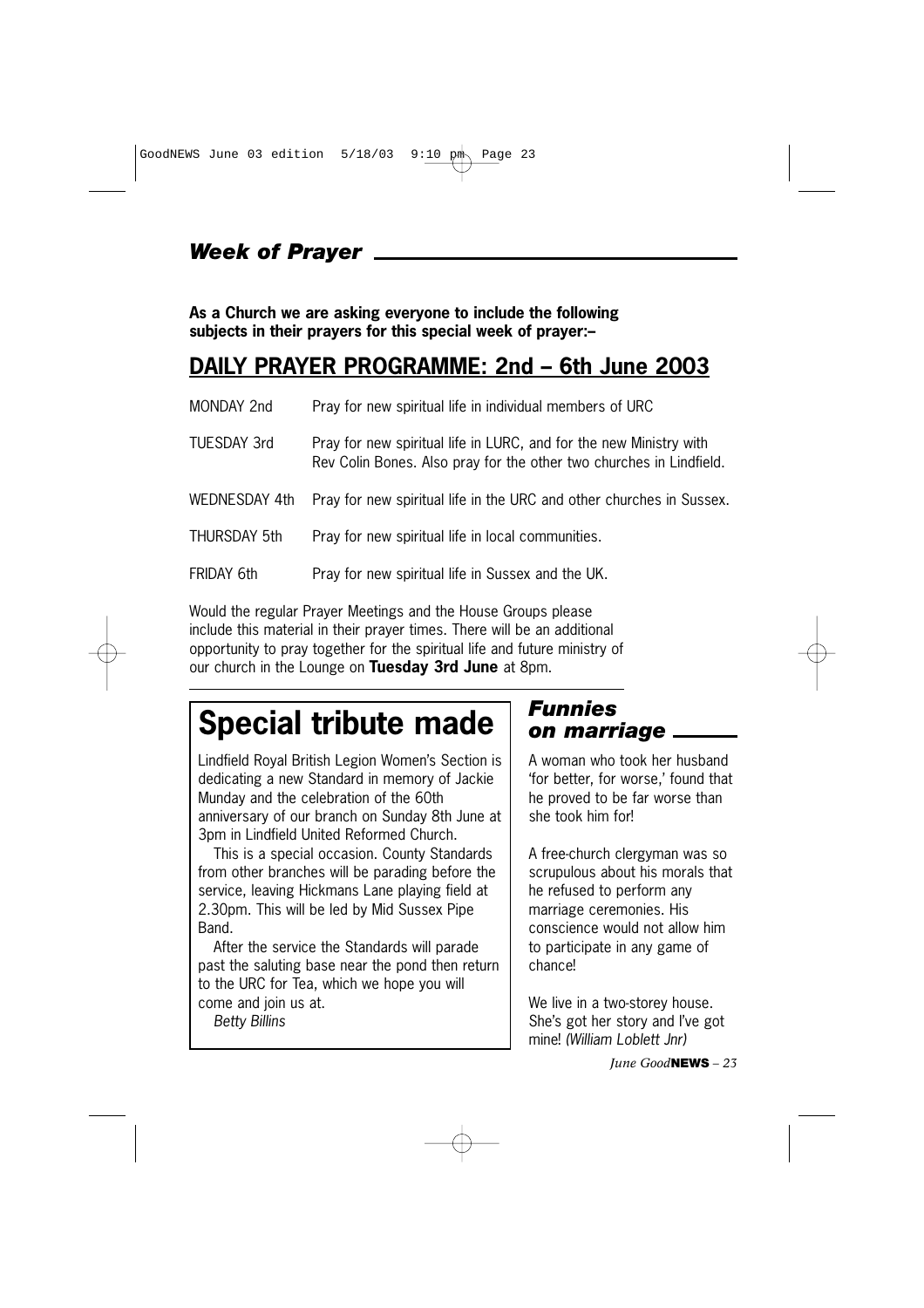#### *Working in the Community*

# Here's looking at you

**Peter Ford, general manager of Haywards Heath-based voluntary group West Sussex Hard of Hearing Association, writes here on reflection from 'Deaf Awareness Week' which took place last month.**

"Helping

**I 'm on my way back from a Deaf Awareness Week reception at the Queen Elizabeth II Conference Centre in London. I've been 'hob–knobbing' with Lords and M.P's and networking with other voluntary groups that work with Deaf and Hard of Hearing people around the Country.**

This year's theme for the week has been 'LOOK AT ME'. The delegates at the reception and the events that have been organised across the West Sussex people" country have been saying [through the

slogan] there are ways of communicating with Deaf and Hard of Hearing people that make life inclusive.

We often give a presentation to social, professional and business groups entitled 'Deaf

*24 – June Good***NEWS**

not Daft'. These three words sum up the basic problem. A deafened friend once said to me 'I don't have a problem with my deafness until you (hearing people) talk to me.' What she was saying was follow the basic rules like 'Look at Me' so I can read your lips, see your signing, interpret your body language and gestures etc.

We all know someone who has

hearing difficulties. I wonder if you fall into the trap – thinking I've cracked it – I just shout at them. That's the worst thing you can do because it distorts the sound and your

face. It's much more important to get their attention, look at them, speak a little slower, don't drop your voice at the end of sentences etc.

So, what's the Association all about? Well, we are made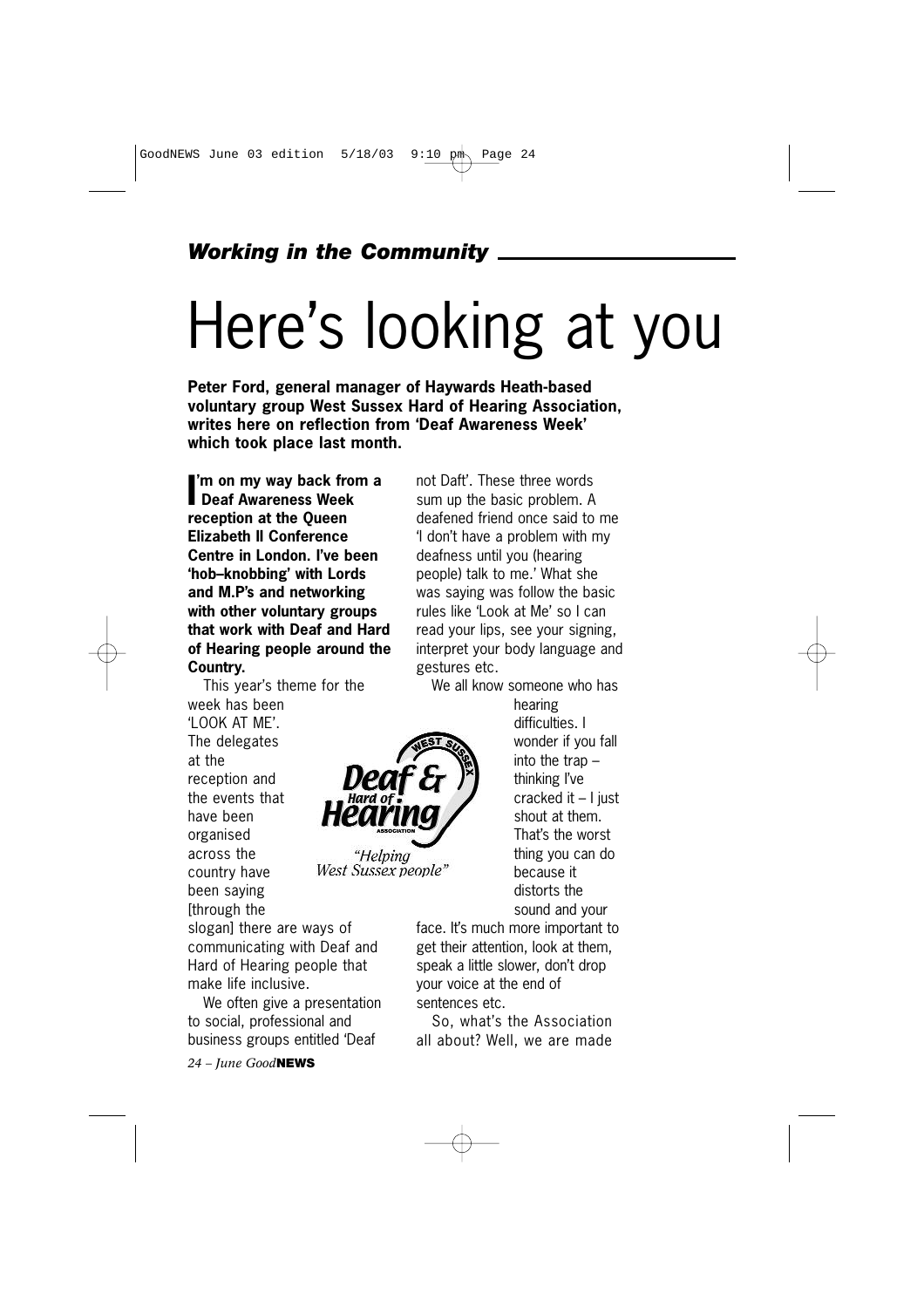

up of three very skilled and committed colleagues plus a team of 25 volunteers and a Board of Trustees – all of whom have a hearing loss work to support hearing impaired people across the County and beyond.

We act as a link to improve communication and ensure people get the services, care and environmental equipment they need. The work also includes support through education and training, all with the object of making life more inclusive.

If you or someone you know has a problem pop in and see us

at 5a Hazelgrove Road, Haywards Heath. We're open Monday, Wednesday & Friday 9.30 to 1.30pm and Tuesday & Thursday 9.30 to 4.00pm.

Deaf Awareness Week – so what was that for? It's just a week highlighting problems and needs for this, the largest disability grouping in the country, and how you and I can improve communication with and for them.

So 'Look at Me' is not so much to say 'I'm great' but in order that you can help me to understand and follow what you are saying.

*Peter D Ford*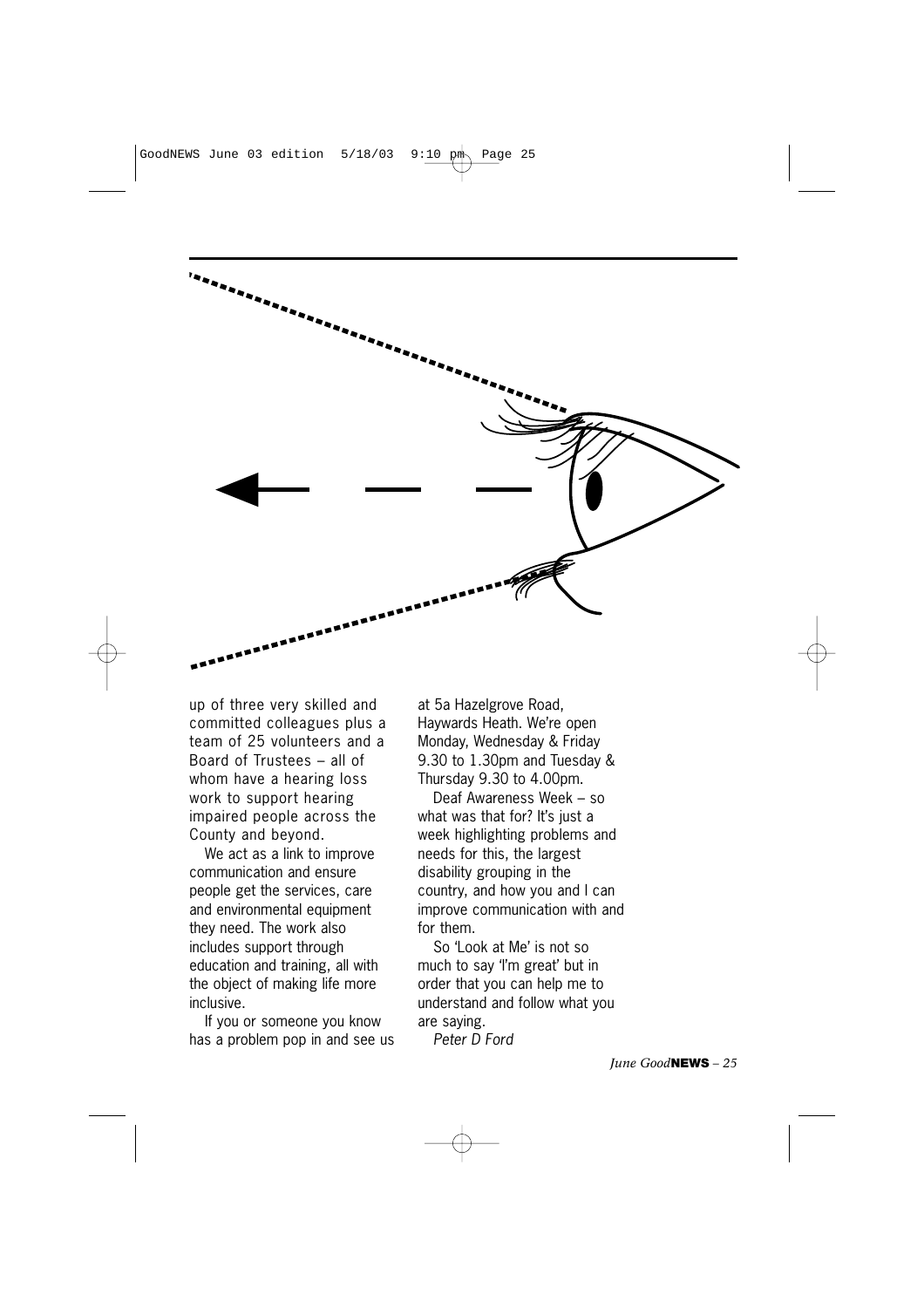## *The back pages*

# **Playing with fire**

**I since I managed to get in to ts been nearly seven years the Fire Service. Many of you will be aware of the time I spent at Training School, it was testing mentally, physically and spiritually and I do not think I would have got through it without the support and encouragement of Nicola, parents and a number of you who prayed regularly for me.** 

Whilst on the 14 week residential course I quickly made it clear to my peers that I was a Christian and received the usual negative comments. It seemed relatively easy, but then I started on station, and it was more difficult.

It was immediately evident that there was a certain macho image to maintain, no one seemed to show emotion or weakness, and soon enough I found that Religion was viewed to be a weakness after seeing Songs of Praise on TV. The comments generated were quite offensive but I said nothing for fear of ridicule. The Fire Service is not an easy place for a Christian, so I hid my beliefs.

I have always tried to stay out of certain conversations, jokes or the drunken nights on the town. I have also tried to keep my language clean in an environment where swear words are used more than

*26 – June Good***NEWS**

please and thank you! I soon learnt words I had never heard of or wanted to hear.

I really wanted to come clean about my faith but the longer I left it the harder it got. It is hard enough to be the new boy or "sprog" as you are affectionately called in your first two years. Over the past 7 years I have tried to act as I should but not always managed it.

But then last week the opportunity arose for me to tell all...

We were watching Eastenders, Dot Cotton had lost her bible when one of my colleagues said to me, are you religious? BANG, there it was! So I took my chance and told all, heart pounding.

It turns out they had suspected something all along, with the way I acted in certain circumstances etc. I got the usual questions "How do you know that God exists" and the like, but no ridicule. I did not try to answer their questions, hey one step at a time; after all its taken seven years to get this far and it feels good.

I just wish Dot had lost her bible sooner!

*Chris Saunders*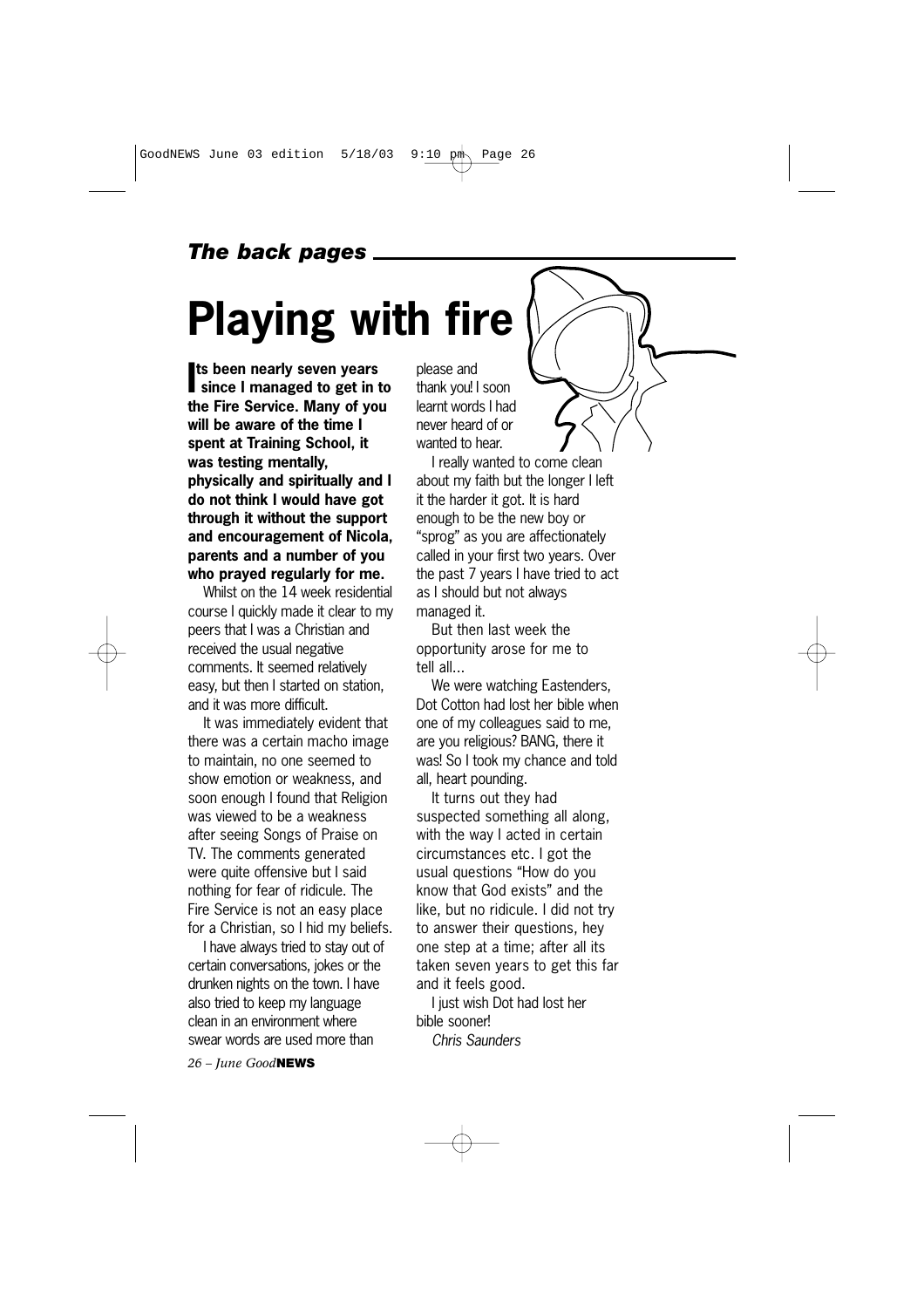#### *The back pages*

### **Thank you from Operation Mobilisation**

I want to thank you for the recent gift of £1600 for the Sivakasi Child Care Project in India. The purchase of the land, building of the wall, digging of a bore well and the first phase of the building construction has been completed. We really thank God for all of this.

The involvement of Lindfield United Reformed Church has been a great blessing to this project. This will transform many lives of young children, rescuing them from child labour in the factories and giving them education and life direction. This is a significant investment from the church. I hope someone will again visit Sivakasi sometime in the future.

Please continue to pray for the ongoing work in India. *Shankar Sankannawar,* director of India Ministries

# **Thank you from Prison Fellowship**

Thank you for your generous gift of £600 to Prison Fellowship.

We give thanks to God for the successful pilot of the Sycamore Tree course. Nine young men in Feltham Young Offenders Institution took part and were particularly impacted by the victims who came to tell their stories. Please pray that the course will have positive longterm effects on the young men who took part.

We continue to give thanks to God for the opportunities He provides through projects like this – as well as the everyday ongoing ministry of the 156 local Prison Fellowship groups.

We thank you for your prayers and financial gifts which help to make all this possible.

The Twenty Questions guest this month was: David Walters. Why don't you take the challenge? Email the editor your answers, or do it on the church website.

## **Flower Rota Arranging Distributing** June 1 John Gage Vera Dorton 8 Lindfield R.B.L.W.S. Sue Tester 15 Iris Green Dorothy Forster 22 Gladys Porter Betty Peter 29 Barbara Shepherd Jacqueline Wood July 6 Zoe McQuillin Iris Bingham 13 <Induction> Fiona Tingley 20 Gladys Porter Heather Swann 27 Fiona Tingley Vera Dorton